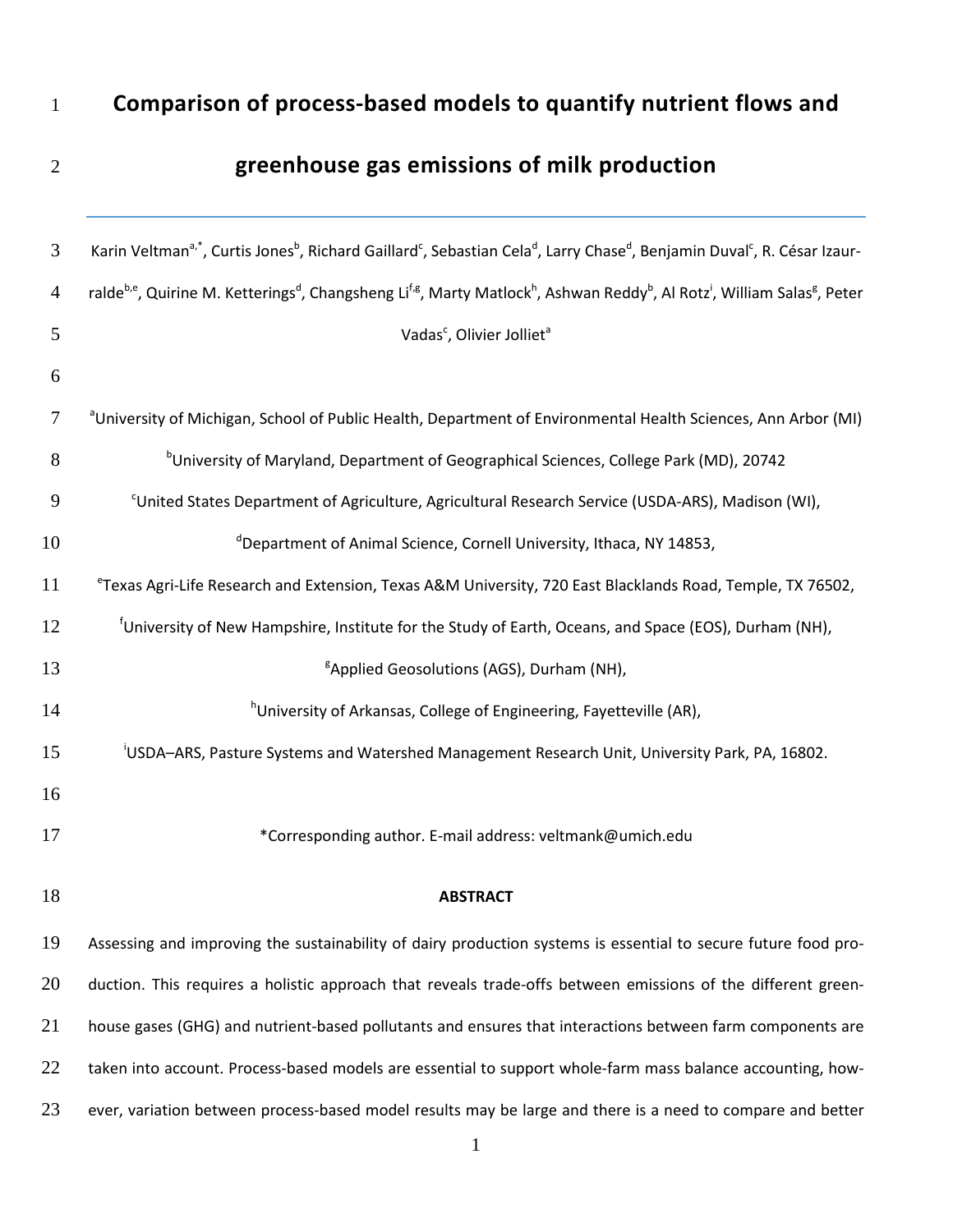understand the strengths and limitations of various models. Here, we use a whole-farm mass-balance approach to compare five process-based models in terms of major nutrient (N, P) flows and greenhouse gas (GHG) emis- sions associated with milk production at the animal, farm and field-scale. Results show that predicted whole- farm, global warming impacts were very similar for the two whole farm models with a predicted global warm-28 ing impact of approximately 1.1 $\cdot$ 10<sup>7</sup> kg CO<sub>2</sub>eq./year for both models and a dominant contribution of enteric CH<sub>4</sub> emissions. Model predictions were also highly comparable, i.e. within a factor of 1.5, for most nutrient flows 30 related to the animal, barn and manure management system, including enteric CH<sub>4</sub> emissions, and NH<sub>3</sub> emis-31 sions from the barn. In contrast, predicted field emissions of N<sub>2</sub>O and NH<sub>3</sub> to air, and N and P losses to the hy- drosphere, were very variable across models. This indicates that there is a need to further our understanding of soil and crop nutrient flows and that measurement data on nutrient emissions are particularly needed for the field. In addition, there is a need to further understand how the anaerobic digester influences the manure 35 composition and subsequent emissions of N<sub>2</sub>O and NH<sub>3</sub> after application of the digestate to the field. Empirical data on manure composition before and after anaerobic digestion are essential for model evaluation. The whole-farm mass-balance approach is advocated as an essential tool to assess and improve the sustainability of dairy production systems. Our comparison of five process-based models provides insight into the range of ex-pected emissions associated with milk production.

 Keywords: whole-farm mass-balance; milk production; nutrient flows; greenhouse gas (GHG) emissions; pro-cess-based models

#### **1. Introduction**

 The livestock production sector is a key contributor to a range of environmental challenges, at local, region- al and global scales (Steiner et al. 2006, Pelletier and Tyedmers, 2010, Bouwman et al. 2013). Ruminant live- stock systems contribute to global warming through GHG emissions. The global dairy sector is reported to be responsible for 2.7% of total, global greenhouse gas emissions (FAO, 2010). In the US, the dairy sector is re-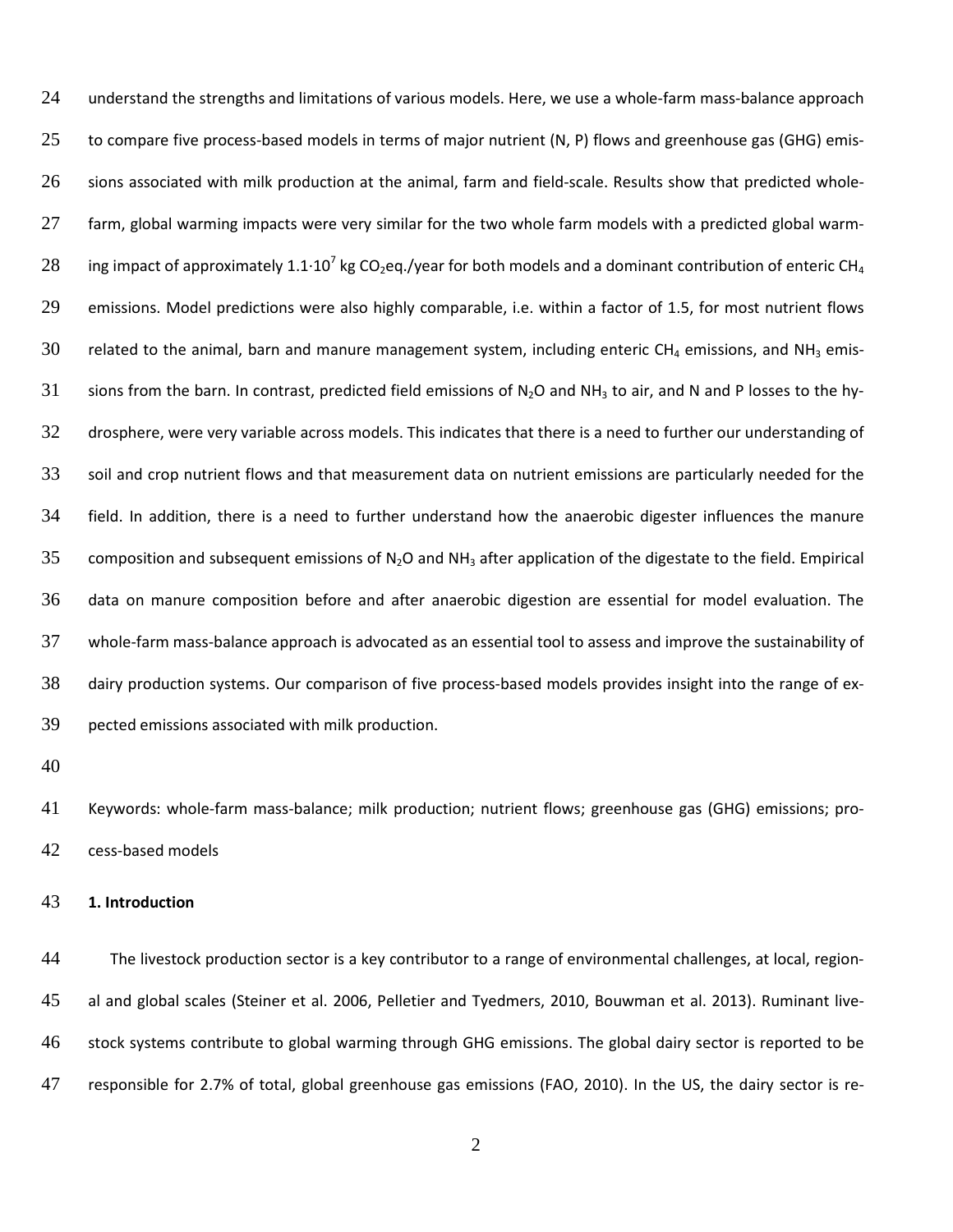sponsible for approximately 1.9% of US GHG emissions (Thoma et al. 2013). In addition, crop-livestock produc- tion systems are the largest cause of human alteration of the global nitrogen (N) and phosphorus (P) cycles (Bouwman et al. 2013). This has resulted in large-scale anthropogenic disturbances in N and P cycles with re-51 percussions for human health (e.g. secondary particle formation due to ammonia (NH<sub>3</sub>) emission and drinking 52 water contamination by nitrate (NO<sub>3</sub>)) and the environment (e.g. eutrophication of lakes and coastal waters and exacerbation of hypoxic zones) (Schindler et al. 2008; Davidson et al. 2012). Finally, phosphorus is a limited resource and sustaining an adequate phosphorus supply has been identified as a major emerging challenge (Cordell and White, 2014).

 Assessing and improving the sustainability of dairy production systems is essential to secure future food production. This is, however, challenging. First, in large, nonhomogeneous countries like the US, milk produc- tion practices and climate conditions vary widely, which can result in large, farm-specific variations in GHG and nutrient emissions (Del Grosso et al. 2005; Henderson et al. 2013). Second, in dairy production systems, nitro- gen (N), phosphorus (P) and carbon (C) flows are extremely intertwined. As a result, mitigation of one specific pollutant can result in an increase in emissions of other environmental pollutants. For example, a modelling study by Dijkstra et al. (2011) suggested that dietary strategies aimed at reducing N excretion from dairy cows 63 may result in elevated methane  $(CH_4)$  emissions. Third, nutrient flows between farm components, such as the animal herd, the manure management system, the field, and the feed, are strongly linked. Altering one aspect of this nutrient cycle can have major effects on nutrient flows to or from other farm components.

 Understanding trade-offs between emissions of the different GHGs and nutrient-based pollutants, ensures that interactions between nutrient and C cycles, and interactions between farm components are considered in management decisions. Commonly used sustainability assessment methodologies such as life cycle assessment (LCA) often employ Intergovernmental Panel on Climate Change (IPCC) emission factors to quantify emissions of GHGs and nutrient-based pollutants. These emission factors are often based on rough estimates of GHG emissions and nutrient flows and cannot account for temporal and spatially-explicit variations in these flows. In addition, emission factors do not consider nutrient cycling between different farm components and do not ac-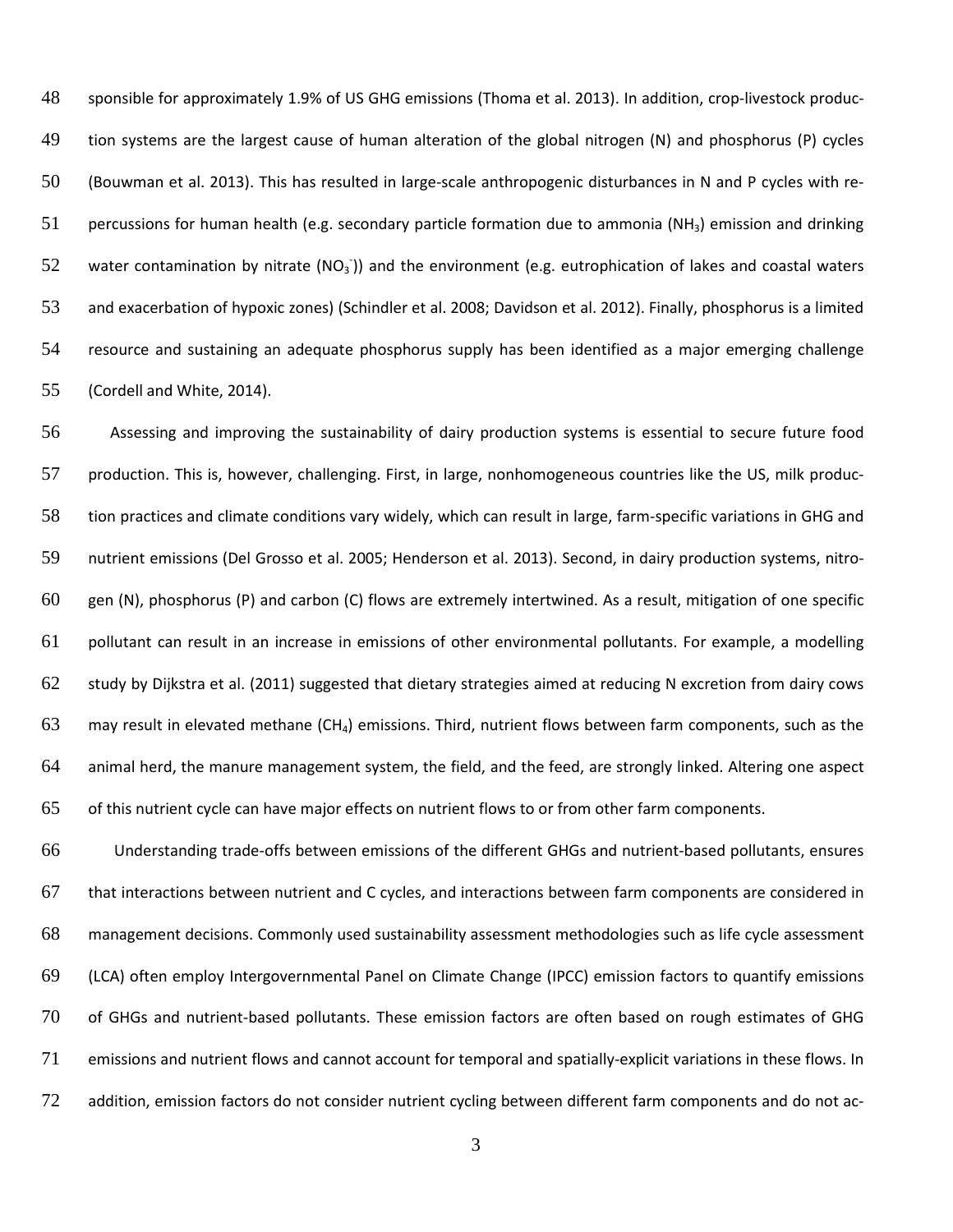count for interaction between N, P, and C flows. From a sustainability perspective, this is problematic as it may result in masked nutrient imbalances, i.e. unaccounted losses or gains of nutrients at the animal, field or farm scale. It may also result in sub-optimal improvements when trade-offs occur, e.g. when strategies to reduce N 76 excretions from dairy cows result in elevated  $CH_4$  emission, as described above, or when an optimized nutrient use efficiency in one farm component negatively affects the nutrient use efficiency in other farm components. Finally, it is generally thought that the environmental performance of dairy farms can be improved by improv- ing nutrient cycling efficiency between farm components, as an improved cycling efficiency would naturally re-sult in lower nutrient losses, hence requiring a consideration of nutrient cycling between farm components.

 The whole-farm approach is a holistic approach that explicitly considers nutrient cycling between farm components (e.g., Schils et al. 2005, Schils et al. 2007). The whole-farm approach includes a mass-balance anal-83 ysis that considers nutrient imports to the farm and nutrient exports from the farm, as well as internal nutrient flows between farm components, including animal herd, barn, manure management system, field and feed. It is a powerful methodology to develop GHG mitigation strategies for farming systems (e.g., Schils et al. 2005, Schils et al. 2007, del Prado et al. 2013). Parameterization of a whole-farm mass-balance is, however, challeng-87 ing as it is difficult, relatively inaccurate, and very expensive to measure the assimilation and emission of GHGs on farms and to empirically determine whole-farm internal nutrient flows (Rotz et al., 2010). Process-based 89 models can predict flows when empirical data are lacking (e.g. Del Grosso et al. 2005, Schils et al. 2005, Li et al. 2012). In addition, process-based models can account for underlying processes influencing GHG emissions and nutrient balances and they may yield more reliable results than emission factors (e.g. Del Grosso et al. 2005, Schils et al. 2005, Li et al. 2012). It is thus reasoned that the whole-farm approach may be particularly powerful when process-based models are used to predict emissions and internal nutrient flows simultaneously. Variation between process-based model results may, however, be large; thus, there is a need to compare and better un- derstand the strengths and limitations of various models and to analyse the level of concordance between models to provide potential ranges in emissions flows and nutrient efficiencies. Currently, a comprehensive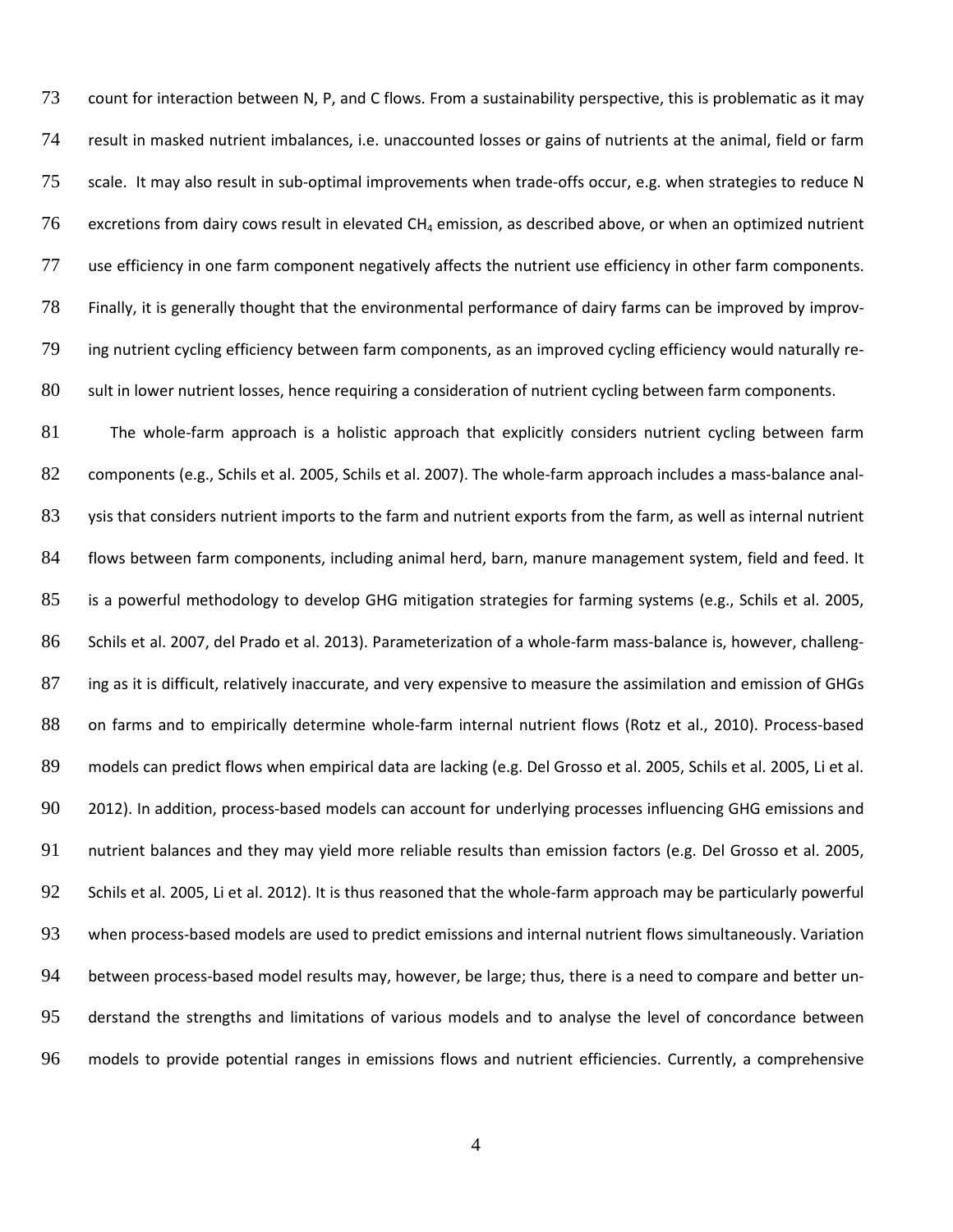study analysing both nitrogen and phosphorus balances and efficiencies together with GHG and nutrient relat-ed emissions is lacking.

 In response to these needs, we performed a quantitative comparison of five process-based models in a whole-farm mass-balance context. Specifically, we compared models in terms of whole-farm mass-balance flows, including internal N and P flows and GHG and nutrient-related emissions to the environment. The objec- tives of this research were: *i*) to compare process-based models in a whole-farm mass-balance context, that is in terms of predicted nutrient flows and GHG emissions, and *ii*) to analyse the level of concordance between the models and to identify needs for improvement. This model comparison study provides a basis for evaluat-105 ing GHG mitigation and nutrient efficiency optimization strategies and is part of a larger project that aims to reduce the life cycle environmental impact of dairy production systems in the USA [\(www.sustainabledairy.org\)](http://www.sustainabledairy.org/). 107 The output of the process-based models will in particular be used to inform sustainability assessment method-ologies, such as LCA. A follow-up project will focus on (partial) model evaluation with field measurement data.

#### **2. Methods**

 All models were used to simulate a commercial dairy farm in New York using harmonized input data. We first analysed the whole-farm N and P mass-balances, comparing the models to each other and to empirical da- ta. Nutrient use efficiencies were calculated for the whole-farm and relevant farm components (feed, field) in 113 order to assess the performance of the whole-farm, to compare overall nutrient use efficiencies and to identify 114 key farm components in terms of nutrient loss. Subsequently, we compared the models in terms of NH<sub>3</sub>, and N<sub>2</sub>O emissions to air, N and P nutrient losses from soil to ground water, as well as global warming potentials.

2.1. Model descriptions

 In the comparison, we included five process-based models: CNCPS6.1.54, DayCent4.5, ManureDNDC, APEX0806 and IFSM4.2. All included models are well-established and have been partially evaluated with empir- ical data for different farm components (e.g. *IFSM*: Rotz et al. 1999, Rotz et al. 2006, Rotz et al. 2014, *Manure-DNDC*: Deng et al. 2015, Li et al. 2012, Giltrap et al. 2010, *CNCPS*: Higgs et al. 2012, Higgs et al. 2013, *APEX*: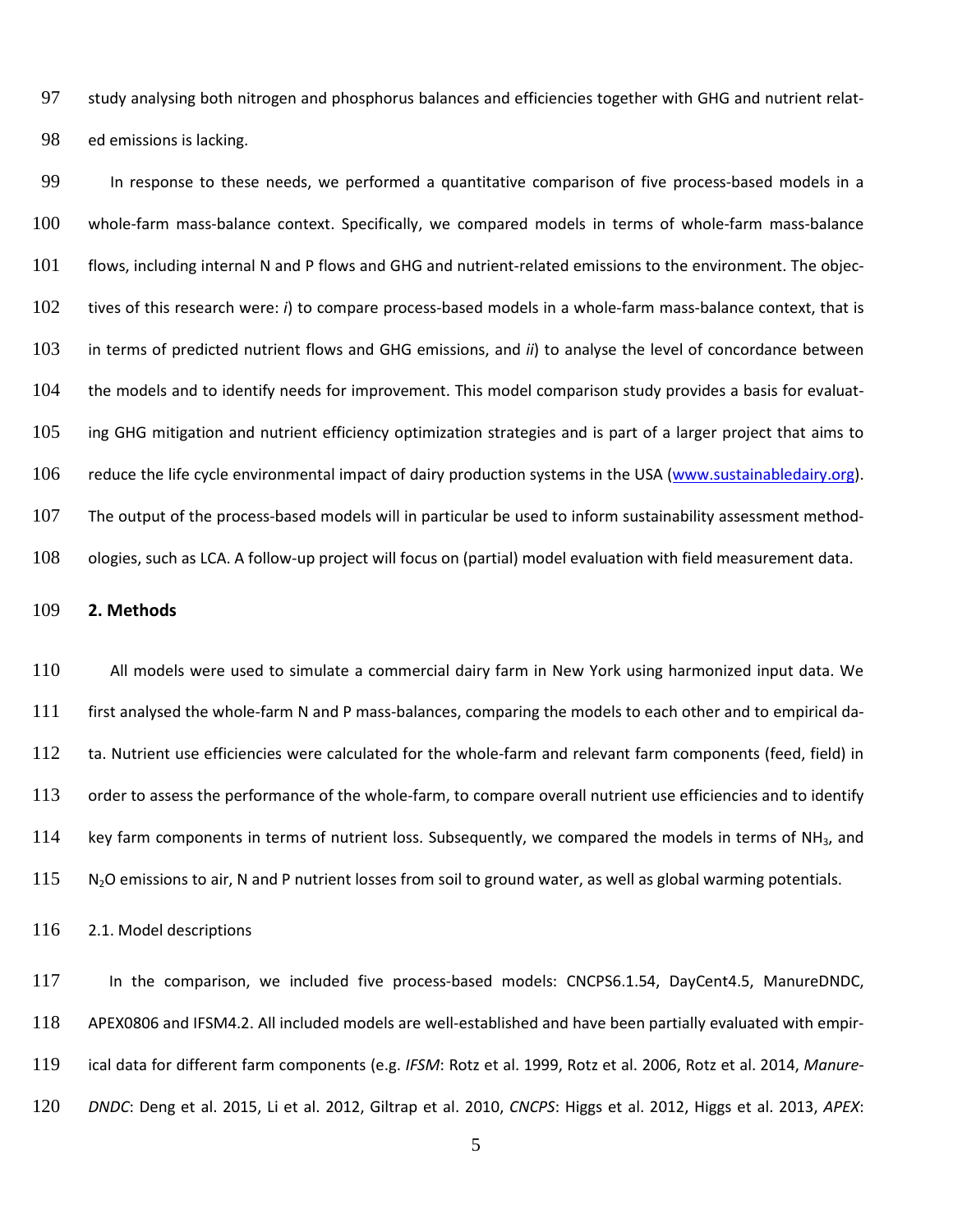Gassman et al. 2010, *DayCent:* Jarecki et al. 2008, Del Grosso et al. 2008a). The models operate on different scales, each having their own unique features. The *Cornell Net Carbohydrate and Protein System (CNCPSv6.1* 123 www.cncps.cornell.edu/) model is an animal scale model that predicts changes in N<sub>2</sub>O and CH<sub>4</sub> emissions for a wide range of feed, environmental and ration characteristics (Tylutki et al. 2008, Van Amburgh et al. 2010, Higgs et al. 2012, Higgs et al. 2013). The model provides enteric emissions and nutrient balances per cow. *Day- Cent (*[www.nrel.colostate.edu/\)](http://www.nrel.colostate.edu/) is a daily-time step, plant-centric soil biogeochemical model (Del Grosso et al. 127 2001, 2002, 2005). Model outputs include daily fluxes of various N-gas species (e.g., N<sub>2</sub>O, NO<sub>x</sub>, N<sub>2</sub>), dai128 ly CO<sub>2</sub> flux from [heterotrophic soil respiration,](http://en.wikipedia.org/wiki/Soil_respiration#Soil_animals) soil organic [C](http://en.wikipedia.org/wiki/Carbon) and [N,](http://en.wikipedia.org/wiki/Nitrogen) [net primary productivity](http://en.wikipedia.org/wiki/Net_primary_productivity) (NPP), daily water and [nitrate](http://en.wikipedia.org/wiki/Nitrate) (NO3) leaching, and other [ecosystem](http://en.wikipedia.org/wiki/Ecosystem) parameters. *APEX* (Williams et al. 2012, [www.epicapex.tamu.edu/\)](http://www.epicapex.tamu.edu/) is a comprehensive daily-time step model able to link field to watershed-scale, simulating detailed agricultural management and quantifying productivity as well as impacts on a suite of envi- ronmental processes (hydrology, erosion, net ecosystem exchange, soil carbon dynamics, nitrogen balance, etc.) (Gassman et al., 2010). The model can be configured to simulate pertinent management strategies, such as rotational grazing, movement of animals between paddocks, and application of manure removed from live- stock feedlots or waste storage ponds. *Manure-DNDC* [\(www.dndc.sr.unh.edu/\)](http://www.dndc.sr.unh.edu/) provides a detailed description 136 of the on-farm biochemical cycle of N and P as well as the use of water for each individual crop (alfalfa, corn, 137 grass and winter wheat). The model can be used for predicting crop growth, soil temperature and moisture re-138 gimes, soil carbon dynamics, nitrogen leaching, and emissions of trace gases including nitrous oxide (N<sub>2</sub>O), ni-139 tric oxide (NO), dinitrogen (N<sub>2</sub>), ammonia (NH<sub>3</sub>), methane (CH<sub>4</sub>) and carbon dioxide (CO<sub>2</sub>). A specific feature of DNDC is the biogeochemical process model for quantifying greenhouse gas and ammonia emissions from live- stock manure systems (Li et al. 2012). *The Integrated Farm System Model (IFSM,* [http://www.ars.usda.gov/Main/docs.htm?docid=8519/](http://www.ars.usda.gov/)*)* provides a process level simulation of farm production 143 systems that is used to predict the performance, economics, and environmental impacts of alternative produc- tion practices (Rotz et al., 2012). IFSM provides emissions for all major farm components including individual crops, machinery, cattle, and various manure sources. IFSM uses a range of methods to quantify emissions, in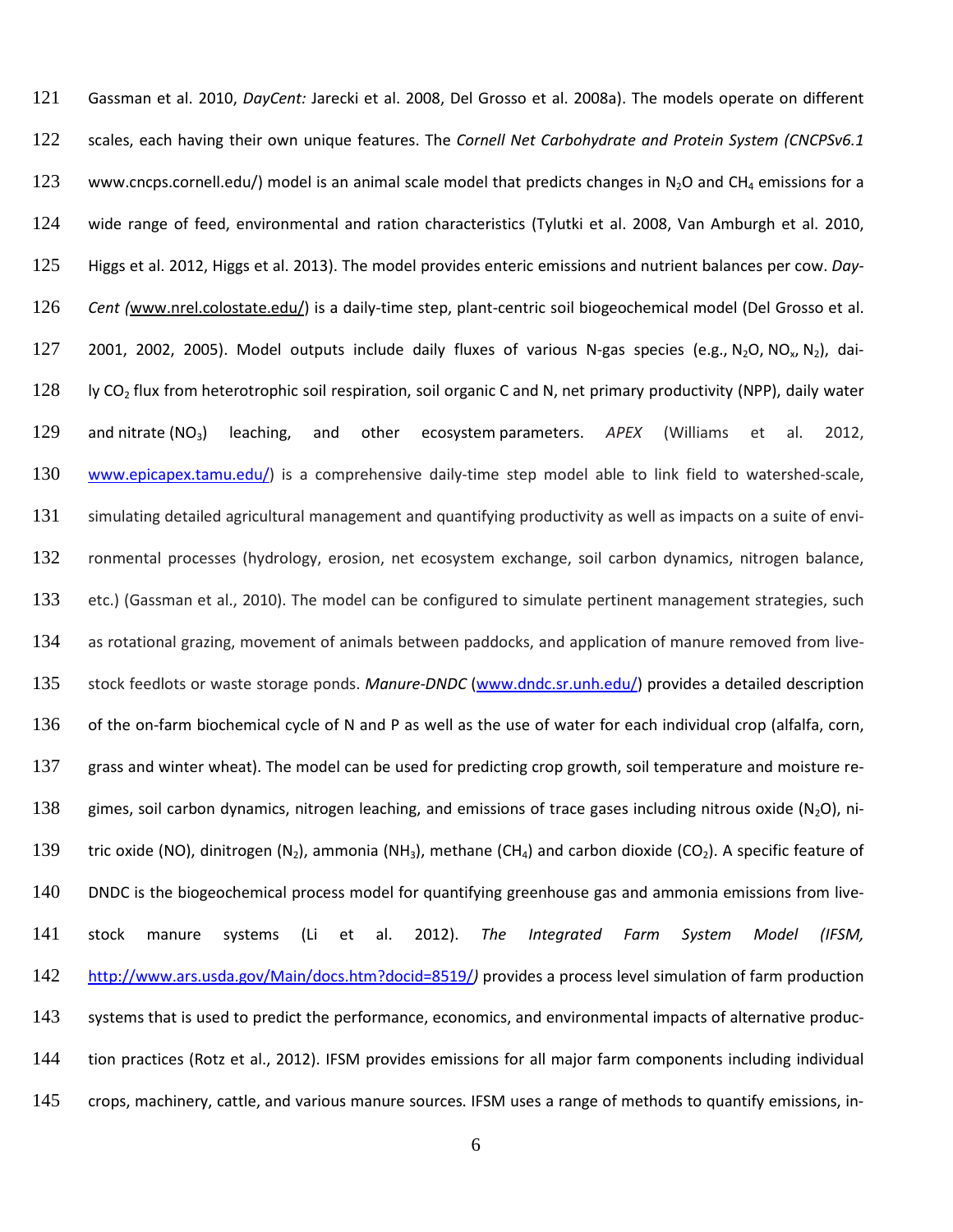cluding process simulation and process related empirical relationships and emission factors for simple process-

es.

2.2 Model comparison – whole farm nutrient balance and use efficiency

 We used a whole-farm, mass-balance framework to compare the different models (Fig. 1). In our analysis, we distinguished six internal farm components, i.e. 'animal', 'barn', 'manure', 'soil', 'crop', and 'feed'. These farm components are linked in terms of nutrient flows. Nutrient outflows from the farm include emissions to 152 the environment, such as enteric  $N_2O$  emissions, and export of products (milk, animals, cash crops and ma- nure). Whole-farm nutrient imports are comprised of purchased feed, purchased and applied inorganic fertiliz- er (hereafter: 'fertilizer'), N fixation by leguminous crops, N fixation by soil, and N and P deposition. Nutrient imports and exports were allocated to the appropriate farm component and all mass-balance flows were ex-156 pressed in kg nutrient (N or P) per year.

 To ensure a uniform model comparison, we ran all models for a commercial dairy farm in New York State, using the same input database. For each model, we extracted all available nutrient flows that contribute to the whole-farm mass-balance (Fig. 1) in order to establish model-specific mass-balances. As models focus on dif- ferent farm components, we obtained several partial mass-balances, i.e. an animal balance for CNCPS, field balances for DayCent and APEX, and whole-farm balances for IFSM and ManureDNDC. All models were run with historical weather data representative of the NY farm site. Weather data was obtained from the North American Regional Reanalysis [\(http://www.esrl.noaa.gov/psd/data/gridded/data.narr.html\)](http://www.esrl.noaa.gov/psd/data/gridded/data.narr.html) to provide daily maximum and minimum temperature, precipitation, wind speed, and relative humidity while solar radiation was estimated using APEX0806. The farm used an eight year crop rotation cycle and all models, except CNCPs, were therefore run for at least 8 years. ManureDNDC was adapted to accommodate an 8 year crop rotation cy- cle. Adaptations included an incorporation of 'carry-over' of manure from one year to the other in the lagoon and digester. IFSM simulations were run for 25 years and the average annual model output was used to obtain typical nutrient flows and carbon-based GHG emissions. For DayCent and APEX a 20 year (1980-1999) spin-up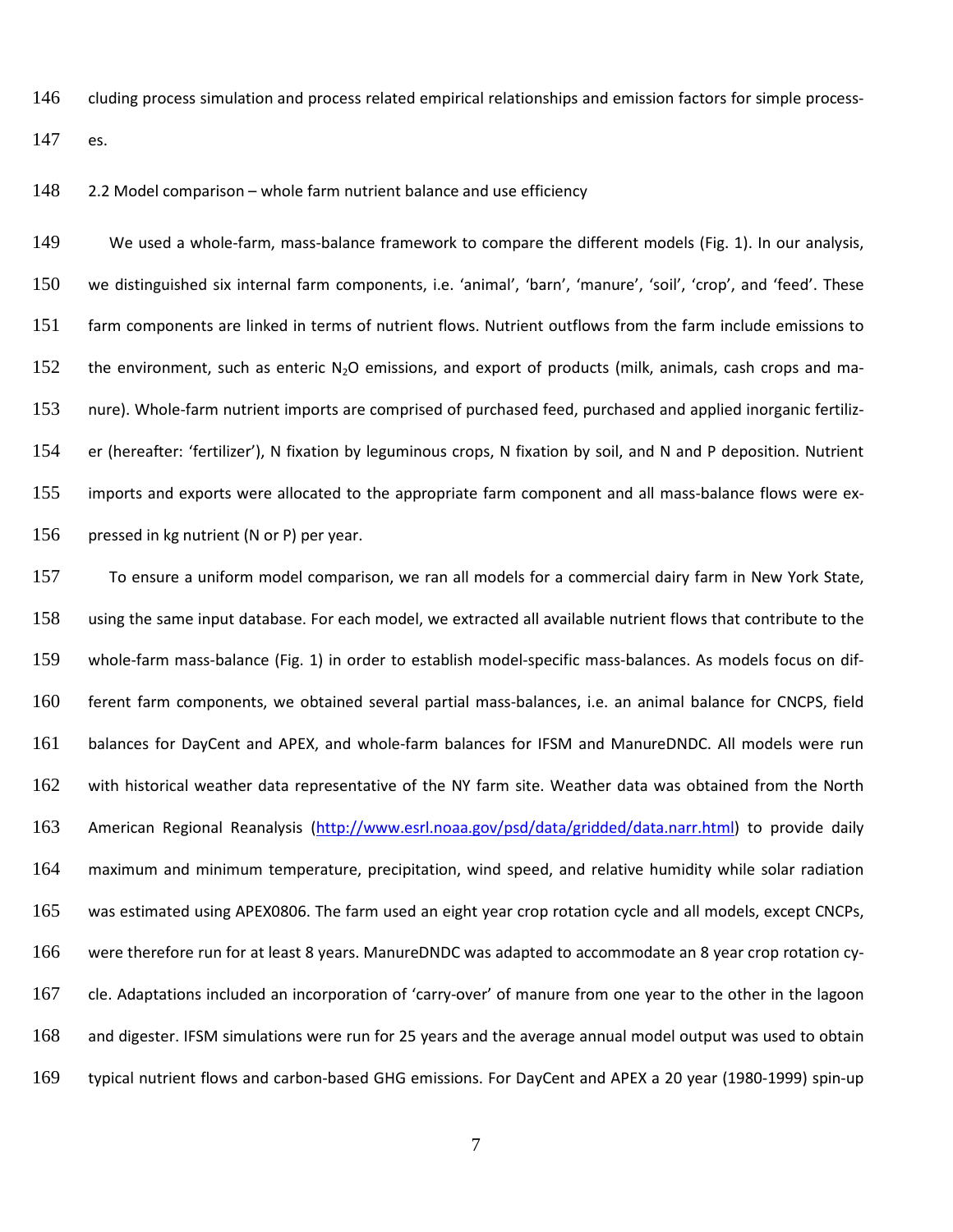phase was used. Both models were run from 1980 to 2013 and model outputs from 2000 to 2013 were aver-aged to obtain typical nutrient flows and carbon-based GHG emissions.

172 The empirical data indicated an unrealistically large loss of N during manure storage. This was supported by IFSM simulations, i.e. IFSM predicted a higher manure N application rate to the field based on the number of cows on the farm. As a higher application of manure N on soil would lead to higher N emissions, we adjusted the 'empirical' manure application rates for the field models APEX and DayCent. That is, APEX and DayCent were run with IFSM predicted manure application rates assuming the same percentages of manure applied per 177 crop as in the empirical data.

 Field application of manure contributes substantially to whole-farm ammonia emissions. At present, Day- Cent does not simulate ammonia volatilization from manure application on the field, whereas this process is simulated in the other models. To ensure a uniform comparison, we subtracted the potential amount of N lost due to ammonia volatilization from the total amount of N in manure applied to the field in DayCent simula-182 tions. The potential amount of NH<sub>3</sub>-N volatilized was obtained from IFSM simulations. Field ammonia emissions 183 predicted by DayCent represent NH<sub>3</sub> volatilization of a plant-specific portion of harvested or senesced biomass N (del Grosso et al. 2008b).

 Nutrient use efficiencies were calculated at three different levels of the dairy production chain, i.e. feed-, field- and the whole-farm-level. There are various definitions for nutrient use efficiency used in the literature (e.g. Oenema et al. 2009). Here, feed-NUE equals the nitrogen output via milk & meat divided by the total N in- take from feed. Field-NUE equals the nitrogen output in harvested crops divided by the total nitrogen input in- to the field, i.e. sum of nitrogen applied with fertilizer and manure, plus, for N, the biological N fixation and N deposition. Cultivation of N fixating crops has a large influence on the field nitrogen use efficiency. We there- fore calculated a second field-NUE excluding biological N fixation. The whole-farm-NUE equals the sum of ni- trogen output in beneficial products, that is, milk, meat and cash crops, divided by the sum of all nutrient in- puts into the farm. Similar to the field, we calculated whole-farm-NUEs including and excluding biological N fixation. We calculated similar efficiencies for phosphorus (PUE).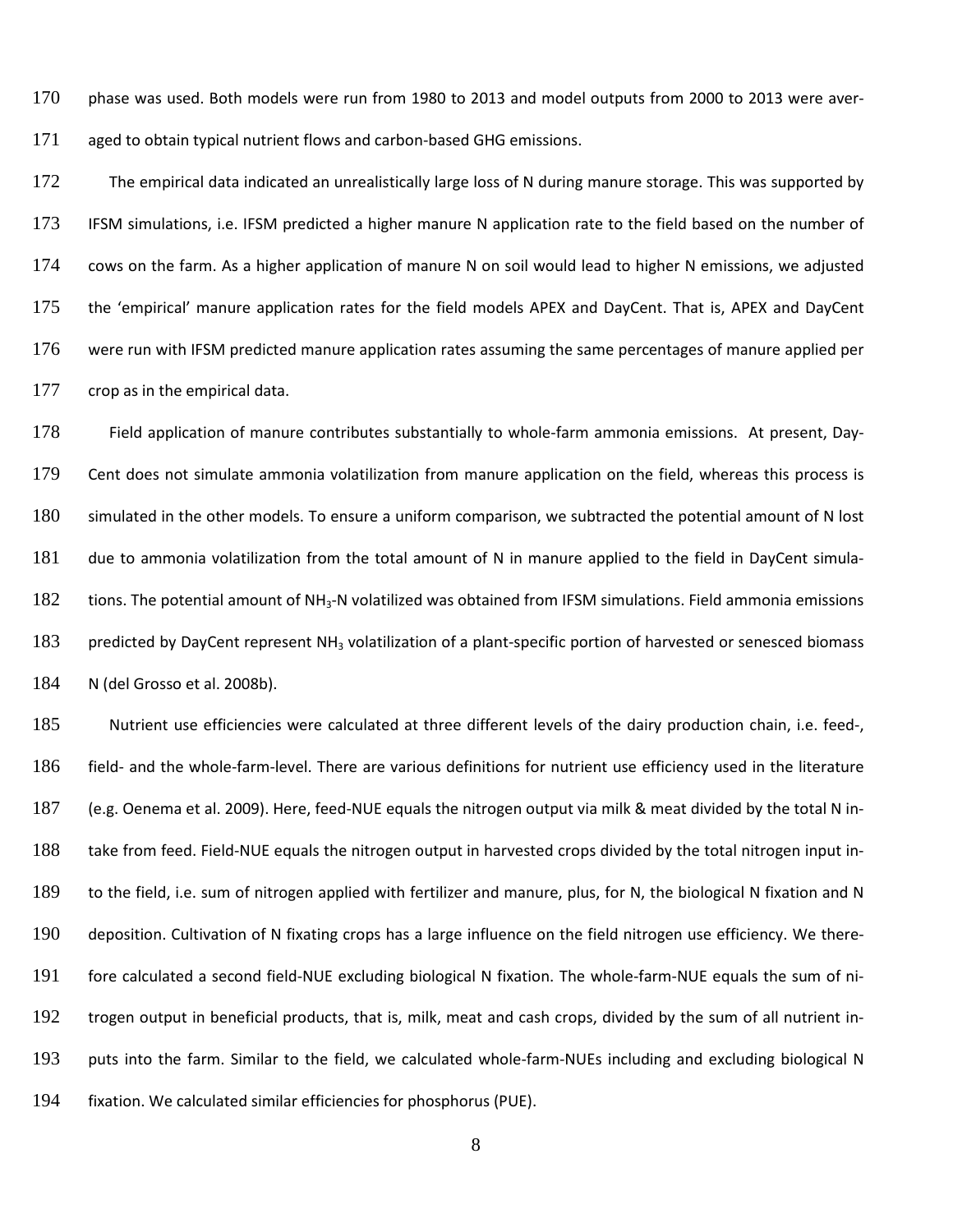195 2.3 Model comparison – environmental emissions and global warming impact

196 In addition to the whole-farm nutrient mass-balances and nutrient use efficiencies, we compared the mod-197 els in terms of nutrient related emissions to the environment. Nutrient related emissions were allocated to 198 four main farm components, i.e. animal, barn, manure management and field. Barn emissions included emis-199 sions of N<sub>2</sub>O, NO, N<sub>2</sub>, and NH<sub>3</sub> from manure deposited on the barn floor. Field emissions include all emissions 200 associated with crops and soil, such as soil  $N_2O$  emissions due to nitrification/denitrification processes. For the 201 field, nutrient-related emissions were allocated to specific crops. All nutrient related emissions to the environ-202 ment were expressed on a per kg of compound per year basis (e.g. kg N<sub>2</sub>O/yr). To facilitate comparison of pre-203 dicted emissions with data obtained in other studies on different farms, all animal and barn-related emissions 204 were additionally expressed on a per cow per day basis. (The average weight of animals on our farm corre-205 sponded to a reference weight of 500 kg for one animal unit). Field-related emissions were additionally ex-206 pressed on a per hectare grown crop basis (e.g. kg  $N_2O/h$ a corn/yr).

207 We also quantified the total global warming impact of the farm. Next to  $N_2O$  emissions, we therefore col-208 lected predicted methane (CH4) emissions for each model. Total global warming impacts were quantified for 209 each farm process by multiplying the emissions of  $CH_4$  and N<sub>2</sub>O with the substance-specific global warming po-210 tential (GWP<sub>100</sub> incl. carbon-cycle feedback (ccfb), IPCC 2013, 1 for CO<sub>2</sub>, 34 kgCO<sub>2</sub>eq/kgCH<sub>4</sub> and 298  $211$  kgCO<sub>2</sub>eq/kgN<sub>2</sub>O). The substance-specific global warming impacts can be aggregated to obtain the total global 212 warming impact (in CO<sub>2</sub> equivalents). At this stage, biogenic CO<sub>2</sub> emissions were excluded from the quantifica-213 tion of global warming impacts, as the  $CO<sub>2</sub>$  fixed by plant photosynthesis is eventually returned to the atmos-214 phere as respired  $CO<sub>2</sub>$  by animals and humans, when considering the entire life cycle of dairy products (IPCC, 215 2006, Ch.10). The total biogenic CO<sub>2</sub> input was therefore assumed to balance the biogenic CO<sub>2</sub> output. Similar 216 to nutrient related emissions, GHG emissions and global warming impacts were allocated to four main farm 217 components, i.e. animal, barn, manure management, and field. For the field, GHG emissions and global warm-218 ing impacts were allocated to specific crops.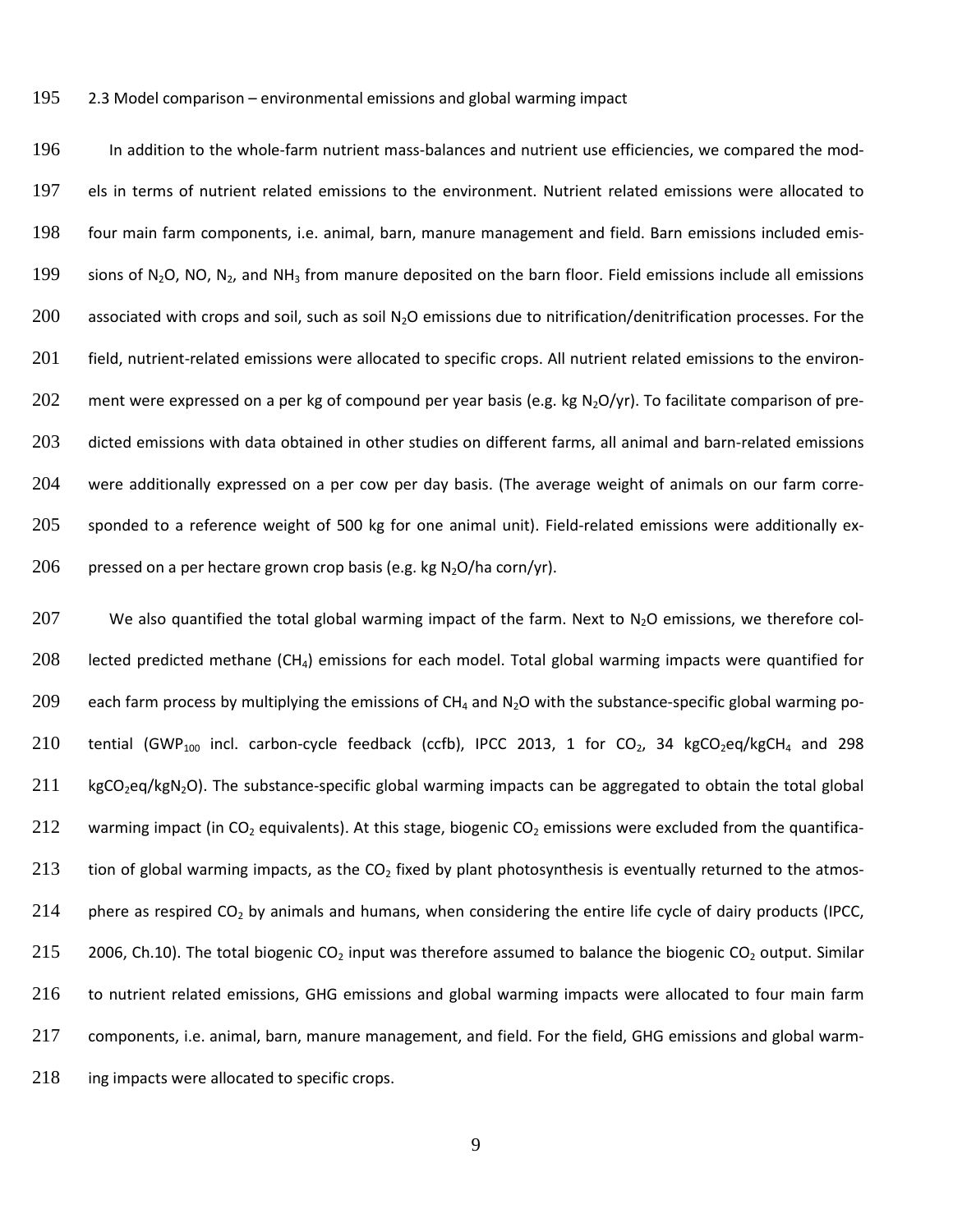219 2.4 Pilot farm

220 Input data collected for the NY State farm include herd characteristics, detailed feed scenarios per animal 221 group, a description of feed crop cultivation practices and a description of the manure management system. 222 These data were collected in cooperation with the farmer and the farm's nutritionist. A detailed description of 223 farm characteristics is given in the Supporting Information (SI).

224 The pilot farm consists of 1096 lactating cows, 165 dry cows and 1340 replacement animals, including 250 225 heifer calves (SI, Table S2). The annual average milk production equaled 10,394 L/cow/year. A small percentage 226 of this milk was fed to the heifer calves, but the largest part, i.e. 10,263 L/cow/year, was sold to the market. In 227 addition to milk, 600 animals (300 calves and 300 cows), 90.7 metric tons manure solids and 564 metric tons 228 wheat cash crops were exported from the farm (SI, Table S1, S8 and S9). The animals were housed in two free-229 stall barns. Manure was collected continuously from the two barns by an automated scraper system. The ma-230 nure was collected in a reception pit and transferred to an anaerobic digester. The digestate leaving the digest-231 er was run through a solids separator to produce solids, which were partly used as bedding material in the two 232 barns. The remaining separated solids were sold to the market or applied to cropland. The separated liquid ef-233 fluent from the digester was stored in a lagoon before being applied on cropland.

234 The farm cultivated 982 hectares of land. The predominant soil was classified as a Honeoye silt loam (fine-235 loamy, mixed, active, mesic Glossoboric Hapludalfs) with gently undulating slopes and a representative gradi-236 ent of 5%. Four different crops were grown on the farm: corn, winter wheat, alfalfa and grass. Corn, winter 237 wheat and alfalfa were grown in a typical 8 year rotation cycle with 3 years corn, 1 year winter wheat and 4 238 years alfalfa. A crop rotation schedule was developed based on crop hectares provided by the farmer and USDA 239 Crop Data Layer for the period 2008-2013 (SI, Table S11). In the crop rotation schedule, grass, corn silage and 240 corn grain were continuously grown on 5%, 28.5% and 24.9% of the total area, respectively. In total 66.5% of 241 the area was used for rotating alfalfa, corn and winter wheat in an 8 year rotation cycle. The farm produced 242 78% of the total animal feed dry matter. The produced feed was supplemented with purchased forage (1%), 243 purchased grain (21% total feed dry matter) and purchased protein and mineral supplements. Detailed animal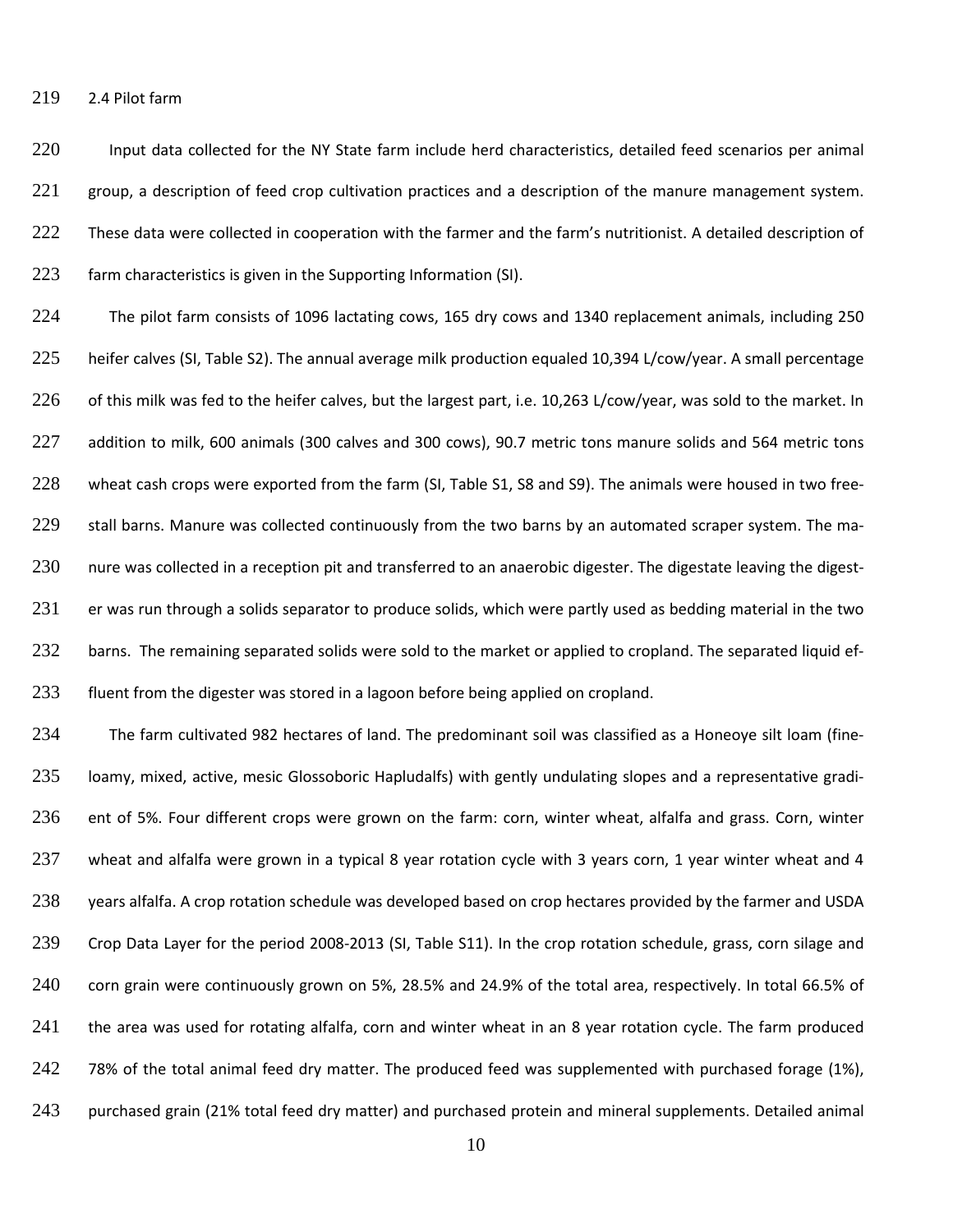feed rations per animal group were obtained from the farm's nutritionist and are listed in Table S3 and S4 of 245 the Supporting Information. A field management schedule was developed based on obtained data on fertilizer and manure application rates, manure composition, broad indications of fertilizer and manure application dates (e.g. 'spring' application), and crop planting dates (SI, Table S12 and S13).

 To establish a whole-farm mass-balance, it was essential to provide all flows in a common unit, i.e. kg N per 249 year for the nitrogen balance and kg P per year for the phosphorus balance. Nitrogen and P contents in milk, meat, purchased feed and harvested crops were calculated according to Cela et al. (2014). Milk protein report-251 ed to producers as true protein was converted to crude protein (CP) by multiplying by 1.075 (DePeters and Fer-252 guson, 1992), and divided by 6.38 to obtain N concentration in milk (Higgs et al., 2012). As milk P concentra- tions were not reported on milk quality reports received by the producers, we used a milk P percentage of 0.09% based on work by Knowlton and Herbein (2002) to obtain the amount of P exported in milk. The nutrient 255 content in exported animals was calculated based on the nutrient body composition of livestock (Cela et al. 2014). The nitrogen content of dairy and beef cattle was assumed to be 2.90% and 2.40% of the bodyweight, respectively. For P, the nutrient composition was 0.70% and 0.65% for dairy and beef cattle, respectively (Cela et al. 2014). Nitrogen and P contents in alfalfa silage and corn silage were determined based on actual forage test data from the pilot farm. A typical nutrient content was obtained by averaging 10 and 9 samples, for alfalfa silage and corn silage, respectively. For other produced feed, typical nutrient contents were obtained from the Cornell Net Carbohydrate and Protein System (CNCPS) feed library (Fox et al., 2004). Nitrogen and P contents in manure flows were calculated based on laboratory analyses of samples of different manure types from the farm (SI, Table S14).

**3. Results**

265 3.1 Model comparison - whole-farm nutrient balance and nutrient use efficiency

 *Whole farm flows.* Whole-farm N and P mass-balances are shown in Figure 2. The whole-farm N mass-balances show that major N flows are internal to the farm with up to 343,199 kg N per year in feed, 269,344 kg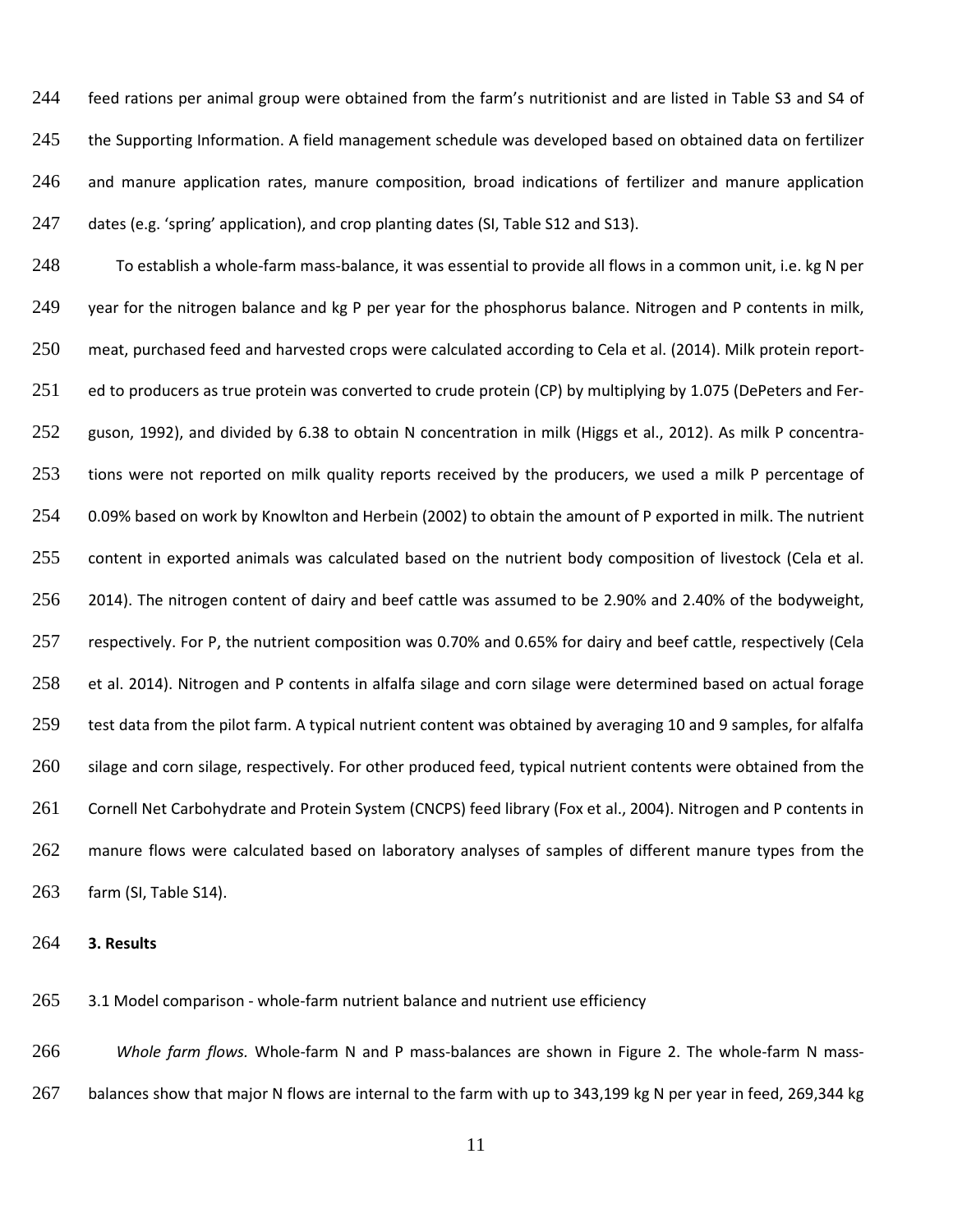268 N per year excreted by the animals and 220,369 kg N per year applied on the field after manure management. 269 The two dominant routes of N influx to the farm are N import in purchased feed and N fixation by alfalfa with 270 up to 154,893 kg N purchased and another 123,330 kg N fixed per year. IFSM and ManureDNDC predicted that 271 the greatest N flows out of the farm are N exports in milk and meat and N loss by volatilization of NH<sub>3</sub>, in par-272 ticular due to manure application on the field. Nitrate losses to groundwater are also substantial, whereas  $N_2O$ 273 emissions were low in terms of kg N lost. These N<sub>2</sub>O emissions, however, are important in terms of potential 274 global warming impacts. Both IFSM and ManureDNDC predicted a large imbalance of N in soils of 29,125 and 275 48,043 kg N per year, respectively. Long term accumulation of soil N is unlikely, and the final destination of this 276 N cannot be predicted.

 The flow pattern is similar for phosphorus with high internal P flows of up to 49,237 kg P/year in the feed and 30,403 kg P applied as manure on the fields. Purchased feed is the major route of P import to the farm with up to 26,286 kg P purchased. The greatest flow out of the farm is P exported with milk and meat, with a maximum of 14,578 kg P per year exported. Phosphorus is predicted to accumulate in soil with 9,108 and 25,983 kg P per year based on IFSM and ManureDNDC predictions, respectively. Long-term accumulation of soil P is expected.

283 *Comparison of nitrogen flows for each farm component and model*. The model predictions of N flows by 284 IFSM and ManureDNDC are comparable to each other, i.e. within a factor of 1.5, for most *feed, animal, barn* 285 and *manure* related flows: milk and meat exported, manure excreted, NH<sub>3</sub> emissions from the barn, manure 286 transferred from the barn to the digester and lagoon system, and N<sub>2</sub>O and NH<sub>3</sub> emissions from the digester and 287 lagoon system (Fig. 2c,e; see also Table S16 for a tabulation of all predicted N flows). The main difference be-288 tween the models relates to predicted N<sub>2</sub>O emissions from the barn. ManureDNDC predicted a N<sub>2</sub>O emission 289 close to 2,000 kg N for enteric N<sub>2</sub>O emissions plus N<sub>2</sub>O emissions from manure on the barn floor, whereas IFSM 290 predicted an enteric N<sub>2</sub>O emission of 158 kg N with no emission from the manure.

291 Specific *field* mass-balances are shown for all models, including APEX and DayCent in the Supporting Infor-292 mation (Fig. S1). Comparing all models on a field scale shows that the predicted total amount of N lost from the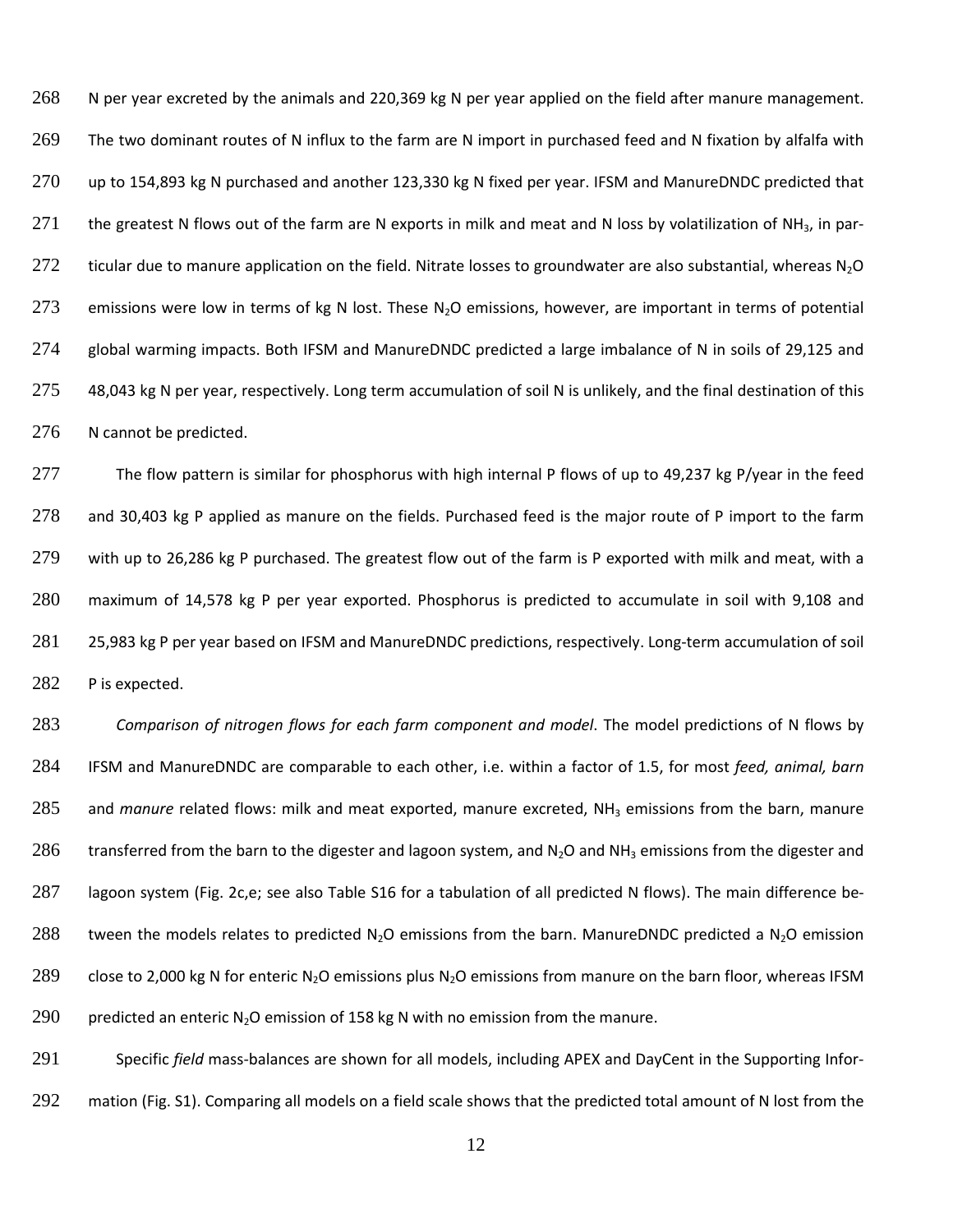soil is comparable, i.e. within a factor of 1.7, for IFSM, ManureDNDC and APEX (range 108,594 (IFSM) – 198,085 294 (ManureDNDC) kg N). DayCent predicted a slightly higher N loss of 224,228 kg N /yr, when the subtracted NH<sub>3</sub> volatilization is included. There are, however, large differences in where and how nitrogen is lost (Fig. 3, Fig. SI- 2): N loss via ammonia volatilization ranges from 23,062 kg N (APEX) to 126,625 kg N (ManureDNDC), N loss via erosion ranges from zero, i.e. not included (ManureDNDC, DayCent), to 14,203 kg N (APEX) and N loss by (de)nitrification ranges from 515 kg N (ManureDNDC) to 43,192 kg N (APEX). The difference in predicted 299 (de)nitrification largely results from differences in predicted N<sub>2</sub> emissions. Predicted N<sub>2</sub> emissions by Manur- eDNDC and APEX differ by two orders of magnitude and range from 35 kg N to 42,043 kg N, respectively. Mod- el predictions are comparable, i.e. within a factor of 1.5, to empirical crop yields (in kg N) for all models. The lowest crop yield was predicted by ManureDNDC (154,456 kg N/yr) and the greatest crop yield was predicted by IFSM (219,839 kg N/yr incl. cash crops). Model predictions are also comparable for N fixation by alfalfa, and range from 69,392 kg N fixed/yr (APEX) to 127,054 kg N fixed/yr (DayCent). Predictions of total N leaching rates are comparable, i.e. within a factor of 2, between models and are between 44,670 kg N /yr (APEX) and 91,493 kg N/yr (DayCent). An exception is the predicted N leaching for grass: on the low end APEX predicted a N leach- ing rate of 5 kg N/yr, whereas, on the high end, ManureDNDC predicted a N leaching rate of 2,707 kg N/yr. The slightly lower leaching rates predicted by APEX are compensated by a higher predicted N erosion loss by this model.

 *Comparison of phosphorus flows for each compartment and model*. For phosphorus, model predictions by ManureDNDC and IFSM are highly comparable for *feed, animal, barn* and *manure* related flows: milk and meat exported, animal manure production, net manure export from the barn to the manure storage system and ma- nure application to the field. These predicted flows are within a factor of 1.1 of each other and within a factor of 1.3 of the empirical balance.

 Differences are larger for the *field* and *crop* balances (also see Fig. S1 for APEX and DayCent). IFSM and ManureDNDC deviate considerably in their predictions of the amount of P harvested with crops. IFSM predict-ed a total P uptake by crops of 25,147 kg, which is comparable to the empirical value of 26,588 kg P. DayCent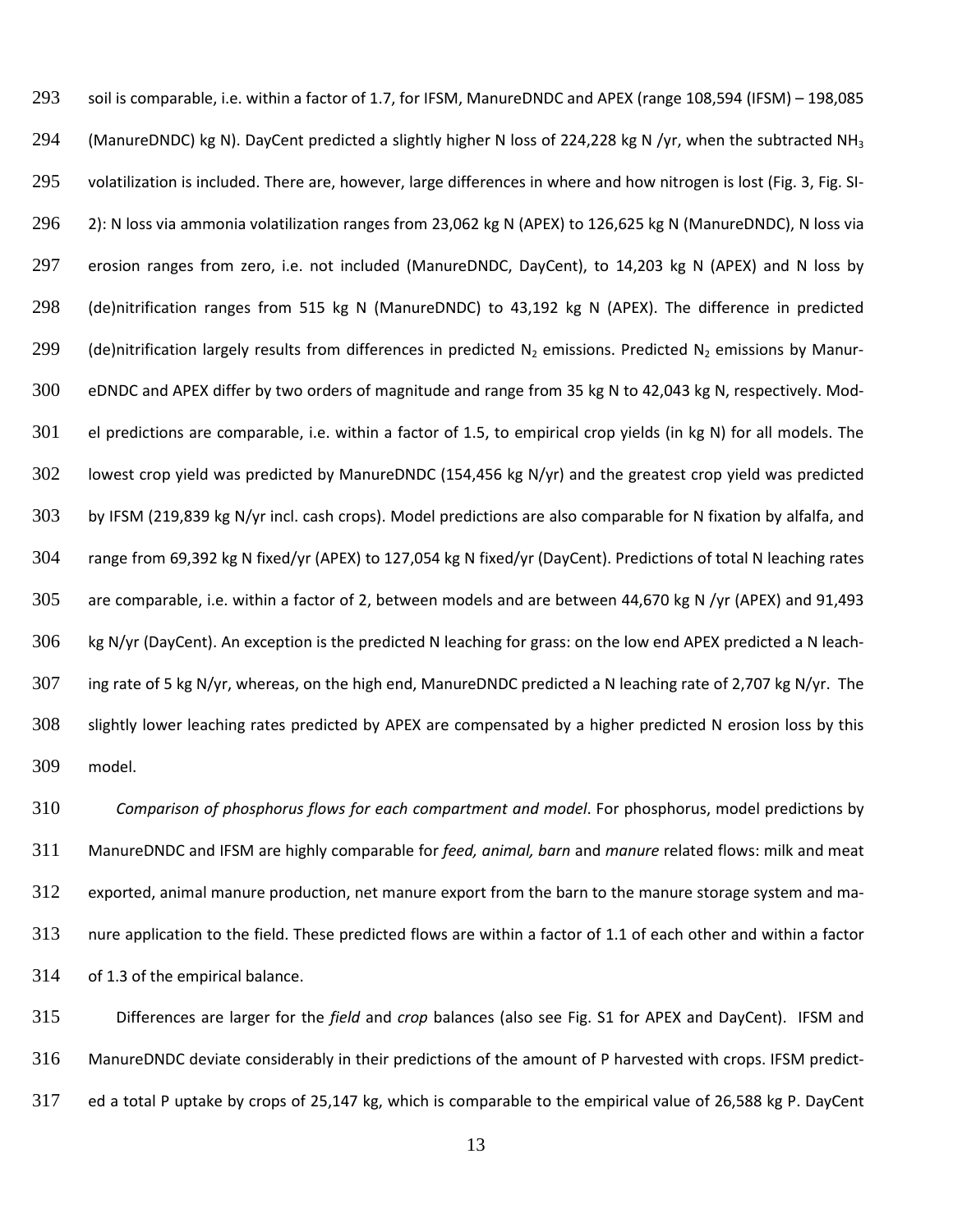and APEX also predicted crop P yields within a factor of 2 from empirically observed crop P yields. In contrast, ManureDNDC predicted that only 7,105 kg P is taken up by crops. The remainder of P applied to the field is mostly accumulated in the soil. Soil P accumulation predictions are similar for DayCent, IFSM and APEX, and are between 9,108 and 12,524 kg P /yr. ManureDNDC predicted a higher soil P accumulation of 25,983 kg P/yr, which is consistent with the low estimate of crop P yield by this model. According to IFSM and APEX simula-323 tions, phosphorus losses from soil to groundwater and surface water mostly occur by erosion. There is, howev- er, a relatively large difference, i.e. a factor of 5, in predicted erosion losses by these models. Erosion P losses range from 592 kg P/yr for IFSM to 3090 kg P/yr for APEX. These erosion losses are low in comparison to the P accumulation in soil, but they may still be relevant in terms of potential eutrophication of surface waters. Ma-nureDNDC and DayCent do not simulate erosion losses.

 *Nutrient use efficiencies.* Table 1 shows that feed-to-milk&meat-conversion is the least efficient pathway in terms of N and P conservation with feed nitrogen use efficiencies (NUE) around 22%. Empirical and predicted feed-NUEs by IFSM and ManureDNDC are highly comparable, i.e. feed-NUEs range from 21% to 25%. Predicted field-NUEs are generally higher, above 50%, with comparable values for IFSM, DayCent and APEX, and a slightly lower value for ManureDNDC (39%). There are, however, large differences in where and how nutrients are lost (see above). In addition, field-NUEs vary depending on whether biological fixation is included in the calculation of the nitrogen use efficiency or excluded from the NUE calculation. Field-NUEs excluding biological fixation range from 63% (ManureDNDC) to 94% (IFSM); whereas, field-NUEs including biological fixation are between 39% (ManureDNDC) and 61% (IFSM). The predicted NUE for the whole-farm is model dependent. IFSM predict- ed a whole-farm NUE of 69% (excl. biological fixation), whereas ManureDNDC predicted a whole-farm NUE of 36%. Similar to field NUEs, whole-farm NUEs depend on the inclusion or exclusion of biological fixation. Feed phosphorus use efficiencies (feed-PUE) are comparable to feed NUEs and range from 27% to 31% (Table 1). Predicted field-PUEs range from 20% (ManureDNDC) to 72% (IFSM) and are more variable than predicted field- NUEs. This is partly due to large differences in crop yield and uptake of P, specifically due to the low crop P re-moval predicted by ManureDNDC. Accordingly, IFSM predicted a whole-farm NUE of 72% and ManureDNDC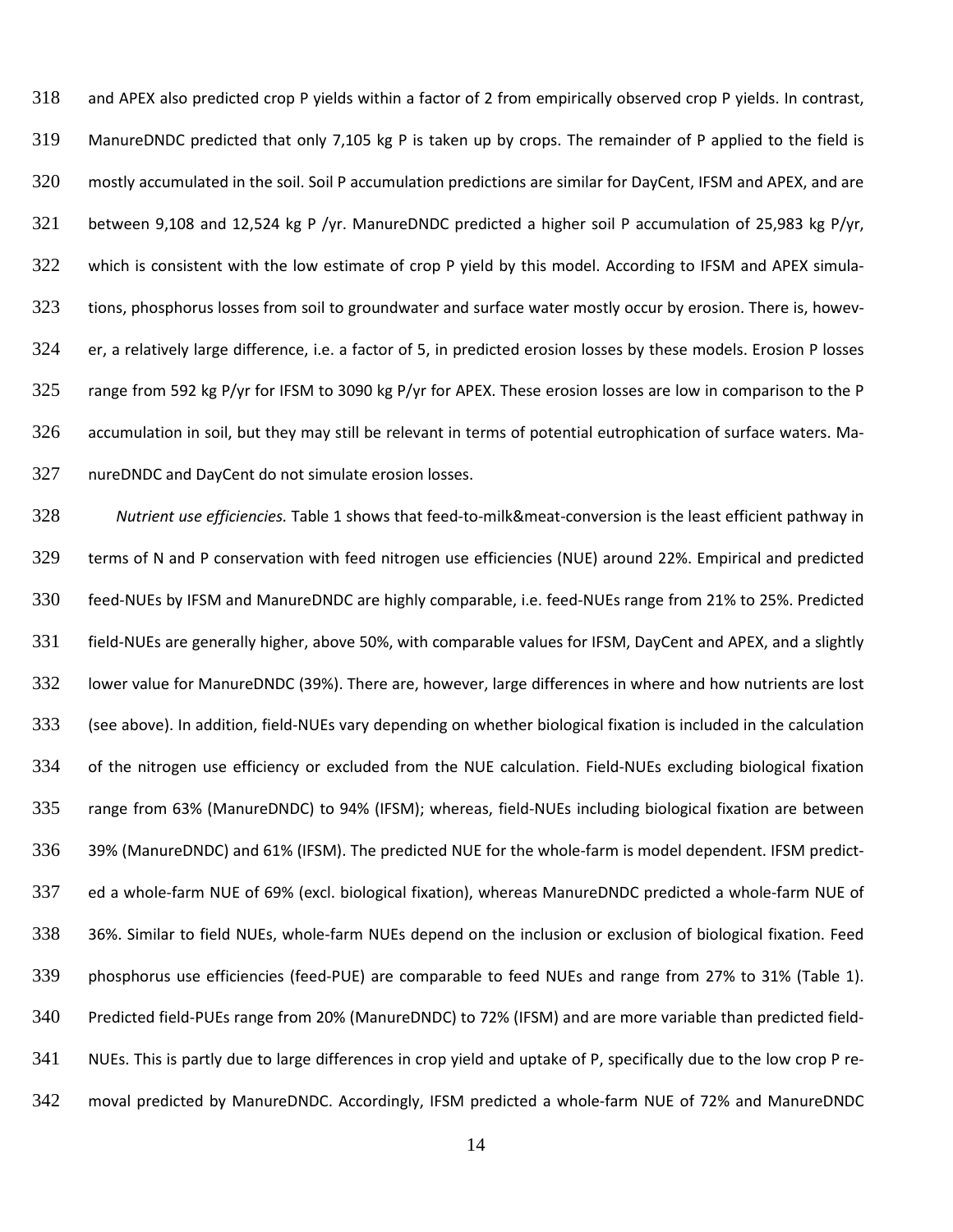343 predicted a whole-farm NUE of only 30%. Next to crop yields, the higher efficiency predicted by IFSM is partly

344 related to higher exports of cash crops as included by IFSM.

345 3.2 Model comparison - environmental emissions and global warming impact

346 *NH3 emissions.* Predicted ammonia emissions, expressed in kg ammonia emitted per year, for the whole-347 farm are between 90,791 (IFSM) and 192,490 kg NH3/yr (ManureDNDC) (Fig. 3a). Barn ammonia emissions are 348 highly comparable, i.e. with a factor of 1.5, between IFSM (21,933 kg NH<sub>3</sub>/yr; 25 g NH<sub>3</sub>/cow/day) and Manur-349 eDNDC (26,431 kg NH3/yr; 30 g NH3/cow/day). Predicted ammonia emissions from the digester and manure 350 storage are comparable between IFSM and ManureDNDC, and amount to 19,464 and 12,300 kg NH<sub>3</sub>/yr, respec-351 tively. Ammonia emissions from manure application on the field dominate whole-farm ammonia emissions, 352 although model specific differences are found in the magnitude of this flow. Field ammonia emissions range 353 from only 10% of total N-applied in manure and mineral fertilizer lost as NH<sub>3</sub> for APEX (28,004 kg NH<sub>3</sub>/yr) to 354 51% lost as NH<sub>3</sub> for ManureDNDC (154,000 kg NH<sub>3</sub>/yr), with an intermediary value of 19% loss for IFSM (49,393  $355$  kg NH<sub>3</sub>/yr).

356 *N2O emissions*. Predicted N2O whole-farm emissions, expressed in kg nitrous oxide emitted per year, are 357 similar for IFSM and ManureDNDC with predictions of total N<sub>2</sub>O emitted of 5,169 kg N<sub>2</sub>O/yr and 4,985 kg  $358$  N<sub>2</sub>O/yr, respectively. Larger differences are, however, observed in component-specific emissions (Fig. 3b). For 359 ManureDNDC, the greatest N<sub>2</sub>O emissions occur in the *barn* with 3,080 kg N<sub>2</sub>O/yr (3.5 g N<sub>2</sub>O/cow/day), where-360 as IFSM predicted very low barn emissions (248 kg N<sub>2</sub>O/yr or 0.3 g N<sub>2</sub>O/cow/day). Predicted N<sub>2</sub>O emissions 361 from the field are highly variable across models, ranging from only 0.1 % of N-applied lost as N<sub>2</sub>O (ManureD-362 NDC) to 2.7% of N-applied lost as N<sub>2</sub>O (DayCent). Intermediary values of 0.5% and 1.3% of applied N lost as N<sub>2</sub>O 363 were found for APEX and IFSM, respectively. On a per crop basis, all models predicted a dominant contribution  $364$  of corn to total N<sub>2</sub>O emissions from the field (Fig. 3b). This is partly due to the large corn land area. Comparing 365 crop-specific N<sub>2</sub>O emissions on a per hectare basis (Table S19) shows that N<sub>2</sub>O emissions are generally greatest 366 for corn, with emissions ranging from 0.4 kg N<sub>2</sub>O/ha (ManureDNDC) to 15.2 kg N<sub>2</sub>O/ha (DayCent). N<sub>2</sub>O emis-367 sions are intermediary for alfalfa and for wheat. For alfalfa, N<sub>2</sub>O emissions range from 0.4 kg N<sub>2</sub>O/ha (Manur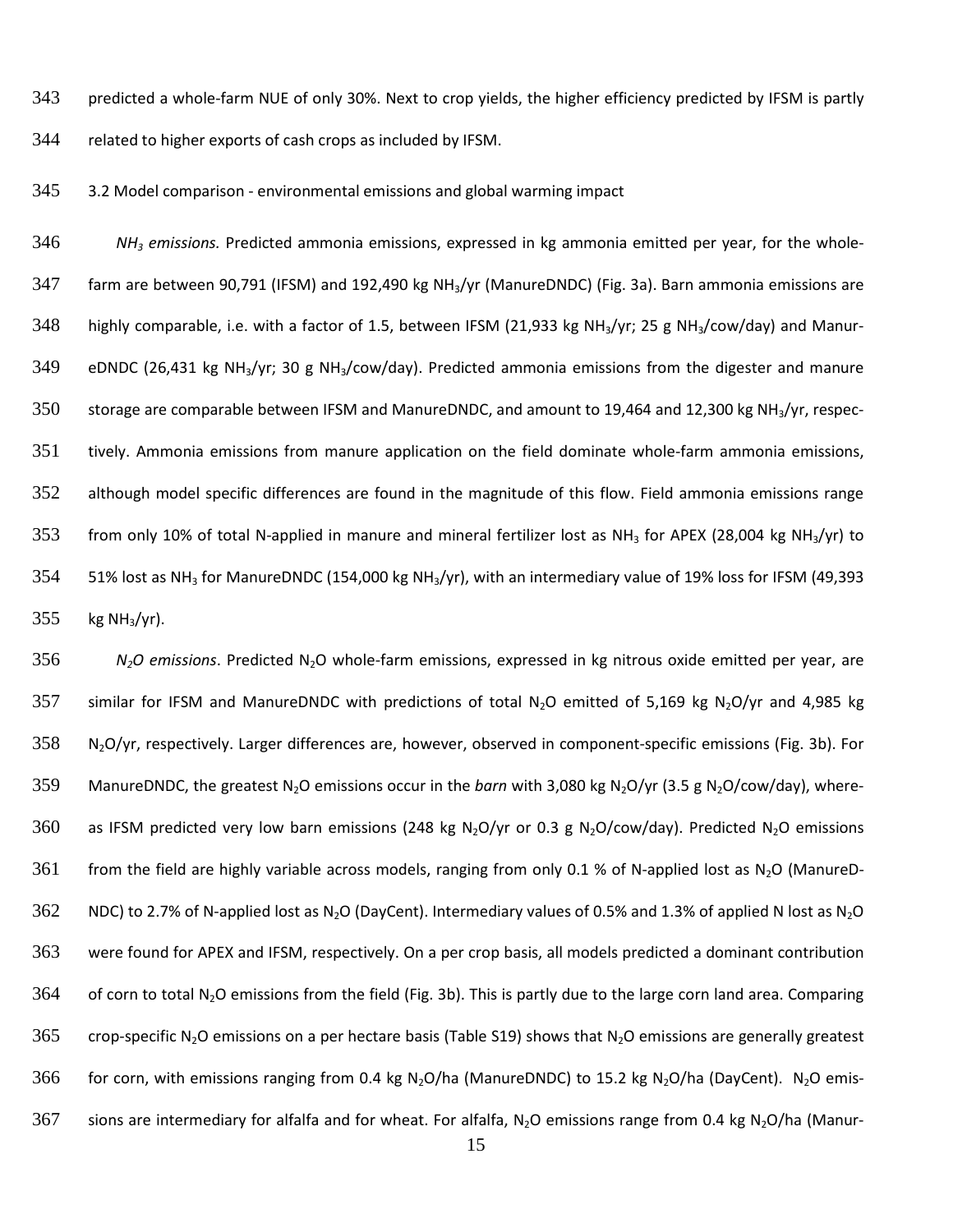368 eDNDC) to 3.8 kg N<sub>2</sub>O/ha (DayCent). For wheat, N<sub>2</sub>O emissions range from 0.3 kg N<sub>2</sub>O/ha (ManureDNDC) to 4.2 kg N<sub>2</sub>O/ha (DayCent). Predicted N<sub>2</sub>O emissions are smallest for grass and ranged from 0.001 kg N<sub>2</sub>O/ha (APEX) to 1.2 kg N<sub>2</sub>O/ha (DayCent).

 *Nitrate and organic N loss to water.* On a per crop basis, corn dominates the loss of N from soil to water sources in all models (Fig. 3c). This dominance remains when crop-specific N losses are expressed on a per hec- tare basis (Table S19). Model predictions of total N loss to groundwater were highly similar, i.e. within a factor of 1.5, with total losses between 59,572 kg N/yr for IFSM (26% of applied fertilizer plus manure N) and 91,493 kg N/yr for DayCent (41% of applied fertilizer and manure N). All models predicted that leaching was the domi- nant pathway of N loss to water (SI, Fig. S2a), but predicted contributions of run-off and erosion differ between the models. According to IFSM, DayCent and ManureDNDC, erosion and run-off contribute negligibly to total N loss to water. In contrast, APEX predicted a contribution of erosion and run-off to total N loss to water of 20% and 18%, respectively.

 *Phosphate loss to water.* All models predicted that P losses occurred predominantly from corn, but large differences occurred in the values of predicted P losses from soil to water, depending on the considered re- moval pathways (Fig. 3d). On the low end, DayCent predicted a total P loss from soil of 21 kg P/yr). On the high end, APEX predicted a loss of 3,572 kg P/yr, predominantly due to a higher predicted P loss with soil erosion. ManureDNDC and IFSM predicted intermediary P-losses of 294 and 724 kg P/yr.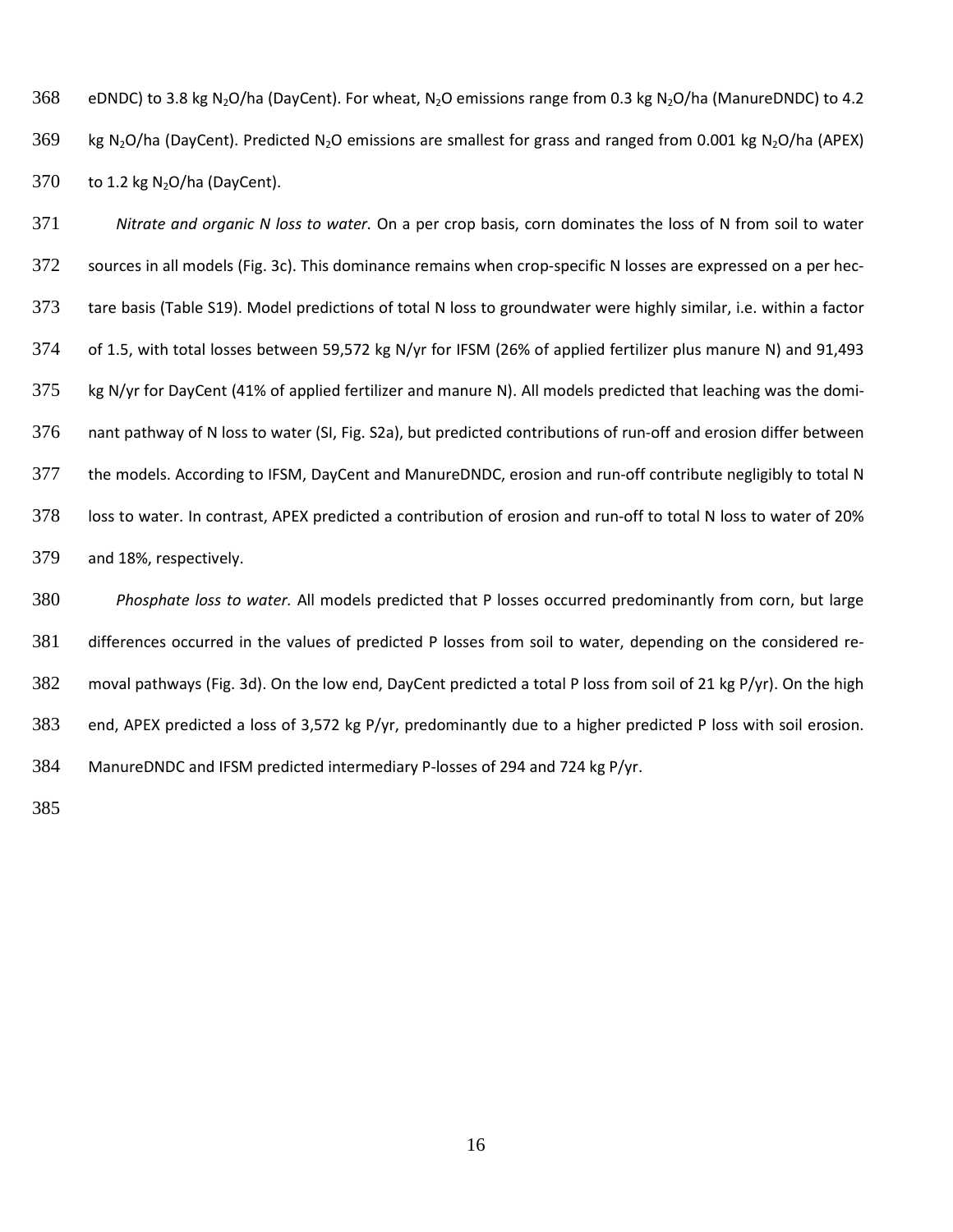| 386 | Table 1. Nutrient use efficiencies (NUE and PUE) |  |
|-----|--------------------------------------------------|--|
|-----|--------------------------------------------------|--|

| <b>Nutrient</b> | <b>Nutrient Use Efficiency</b>             | <b>Empirical</b> | IFSM4.2 | <b>ManureDNDC</b>  | DayCent4.5 | <b>APEX0806</b> |
|-----------------|--------------------------------------------|------------------|---------|--------------------|------------|-----------------|
| N               | Feed-NUE                                   | 21.4%            | 24.5%   | 21.5%              |            |                 |
|                 | Field-NUE <sub>with N fixation</sub>       |                  | 61.4%   | 38.8%              | 56.7%      | 53.4%           |
|                 | Field-NUE <sub>w/o N fixation</sub>        |                  | 93.6%   | 63.0%              | 91.3%      | 69.3%           |
|                 | Whole-farm-NUE <sub>with N fixation</sub>  | 36.2%            | 38.5%   | $20.4%^{b}$        |            |                 |
|                 | Whole-farm-NUE $_{w/o\,N\text{ fixation}}$ | 44.1%            | 68.6%   | 35.9%b             |            |                 |
| P               | Feed-PUE                                   | 26.9%            | 31.2%   | 27.1%              |            |                 |
|                 | Field-PUE                                  |                  | 71.7%   | 20.1%              | 66.2%      | 53.5%           |
|                 | Whole-farm-PUE <sup>a</sup>                | 50.9%            | 62.1%   | 30.0% <sup>a</sup> |            |                 |

 $387$  a. Manure export is not included in the nutrient efficiency calculation. b. To calculate the whole-farm NUE for ManureD-388 NDC, 'crop uptake of P' is subtracted from 'feed P' to determine required P from 'purchased feed'.

389 *Global warming impact.* Predicted whole-farm, global warming impacts are very similar for IFSM and Ma-390 nureDNDC with a predicted global warming impact of approximately 1.1 $\cdot$ 10<sup>7</sup> kg CO<sub>2</sub>eq./year for both models 391 (Fig. 4). Predicted enteric CH<sub>4</sub> emissions dominate GHG impacts at the individual farm level. Enteric CH<sub>4</sub> emis-392 sions are very similar for IFSM and CNCPS, i.e. 2.4 $\cdot 10^5$  and 2.7 $\cdot 10^5$  kgCH<sub>4</sub>/year, respectively, leading to a GHG 393 contribution of 8.3 $\cdot$ 10<sup>6</sup> and 9.0 $\cdot$ 10<sup>6</sup> kg CO<sub>2</sub>eq/year, respectively. Predicted enteric CH<sub>4</sub> emissions by ManureD-394 NDC are slightly less, i.e. factor of 2.0, than predictions by IFSM and CNCPS. However, ManureDNDC predicted 395 a higher contribution of emissions from manure on the barn floor to the total barn methane emission.

396 IFSM and DayCent both predicted an important contribution (12% - 24% based on total GWP predicted by 397 IFSM) of N<sub>2</sub>O emissions from cropland to the total global warming potential. In contrast, ManureDNDC predict-398 ed N<sub>2</sub>O emissions from fields to contribute negligibly (0.01%) to total global warming potentials. N<sub>2</sub>O emissions 399 from the barn floor are, however, a non-negligible contributor to greenhouse gas impacts (8.5% contribution) 400 according to ManureDNDC.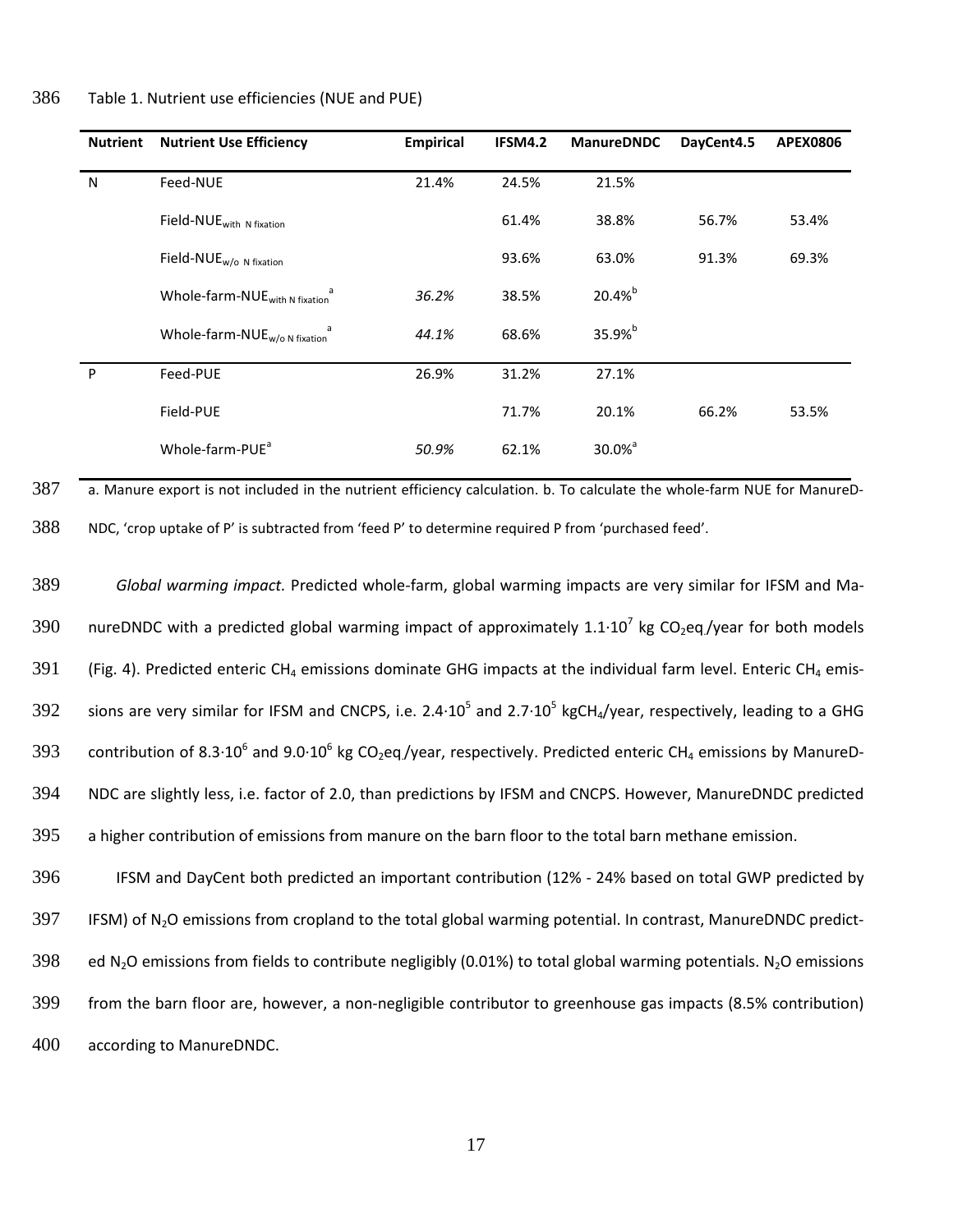**4. Discussion**

#### 4.1 Model comparison

 Model predictions are comparable for nutrient flows related to the *animal*, i.e. milk&meat production, en- teric emission of methane and nitrous oxide, and manure production, suggesting that the animal system is well-understood. This observation is consistent with results from previous model evaluation studies. In previ-406 ous studies, IFSM simulated dry matter (DM) and N excretions accurately represented individual cow and herd excretions (Rotz et al. 1999, Rotz et al. 2006). Similarly, Higgs et al. (2012) showed that CNCPS accurately  $(108)$   $(r^2=0.96)$  predicted total manure N excretion from lactating dairy cows. CNCPS predictions of enteric methane emissions also were not significantly different from measured data obtained in metabolic chamber experi- ments. An evaluation of ManureDNDC with measurements of CH<sub>4</sub> concentrations in a feed cell and a free-stall barn showed that model predictions of CH<sub>4</sub> fluxes were comparable both in temporal trend and in magnitude with empirical fluxes (Li et al. 2012).

 For the *barn* component, our results show that predictions of barn NH3 emissions are highly similar for IFSM and ManureDNDC. This is not unexpected as comprehensive field evaluation studies have shown that 415 both models accurately predict barn NH<sub>3</sub> emissions in terms of temporal trend and in magnitude (Rotz et al. 2014; Li et al. 2012; Deng et al. 2015). These evaluation studies were partly performed with empirical data ob- tained for our pilot farm (Rotz et al. 2014; Deng et al. 2015). As part of the National Air Emissions Monitoring 418 Study (NAEMS) program, Bogan et al. (2010) determined NH<sub>3</sub> emissions in one of the two barns of the pilot 419 farm. The yearly average, observed NH<sub>3</sub> emission was 43.2 g/NH<sub>3</sub>/cow/day for a barn with 470 lactating cows. 420 To compare this empirical observation with the predicted barn  $NH<sub>3</sub>$  emissions for the entire farm, these meas- ured data were adjusted per animal unit of 500 kg/AU, which corresponded to the average weight of all ani-422 mals at the pilot farm. This results in an empirical average NH<sub>3</sub> emission of 34 gNH<sub>3</sub>/cow/day. Predicted barn 423 ammonia emissions for IFSM (25 gNH<sub>3</sub>/cow/day) and ManureDNDC (30 gNH<sub>3</sub>/cow/day) are within a factor of 424 1.4 of the observed value and correspond well to the empirical data.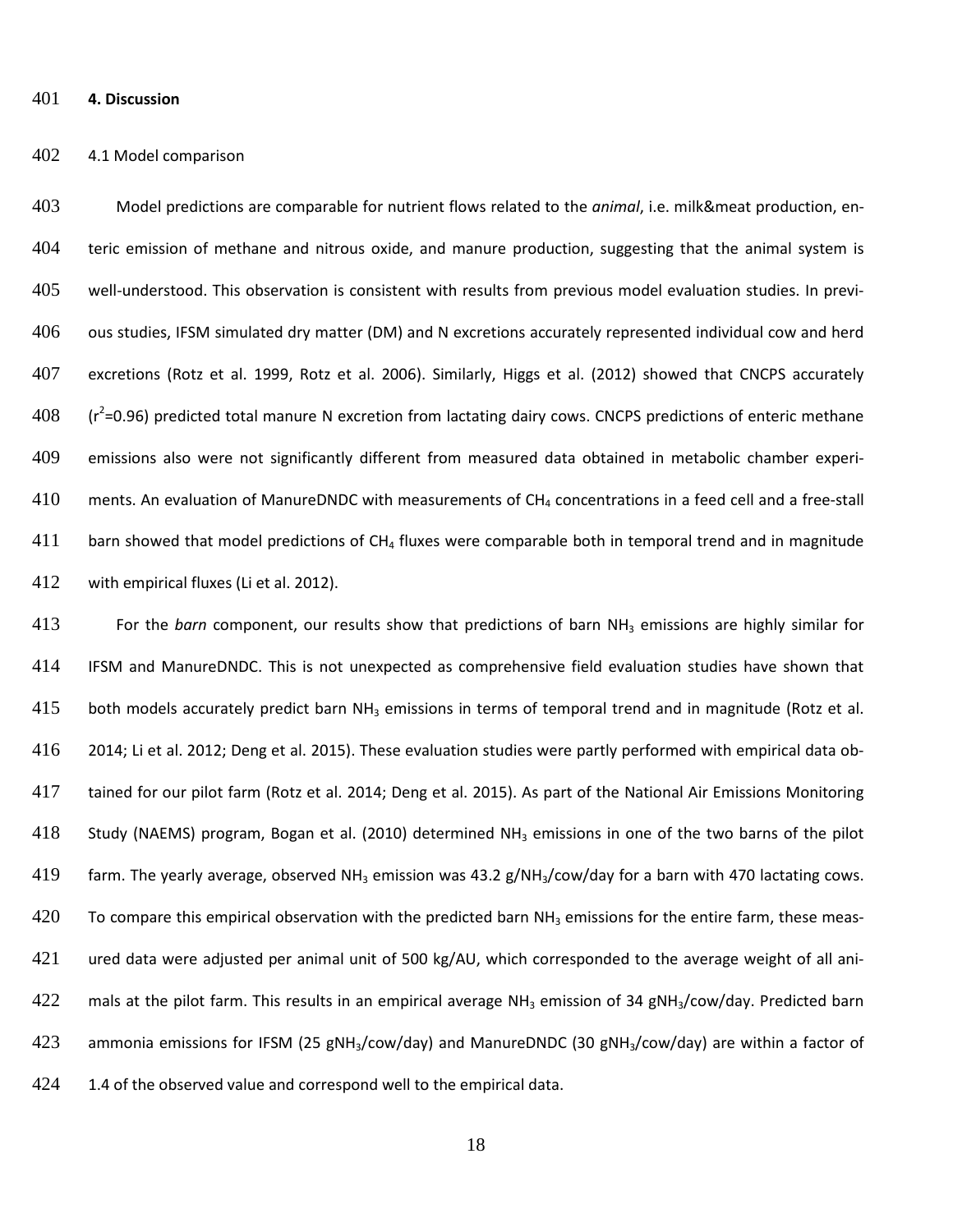425 A large difference was found in model predictions for barn  $N_2O$  emissions. ManureDNDC predicted a sub-426 stantial emission of N<sub>2</sub>O from the barn floor, whereas in IFSM simulations barn N<sub>2</sub>O emissions were negligible. 427 This difference is attributable to a difference in model assumptions. In IFSM, N<sub>2</sub>O emissions from manure are 428 negligible when manure is removed from the barn within a few hours of excretion, which is supported by lim-429 ited measurements of N<sub>2</sub>O concentrations in a free stall barn (Chianese et al. 2009). The rationale is, that ma-430 nure does not stay in the barn long enough for substantial nitrification and denitrification processes to occur. 431 An evaluation of ManureDNDC with limited observation data showed that model predicted N<sub>2</sub>O fluxes were in 432 agreement with field measurements for a free stall barn (Li et al. 2012). While this may indicate that Manur-433 eDNDC is capable of predicting total  $N_2O$  emissions in the barn, it does not provide information on the im-434 portance of manure N<sub>2</sub>O emissions in comparison to enteric N<sub>2</sub>O emissions. A further investigation of the rele-435 vance of manure N<sub>2</sub>O emissions in a free stall barn where manure is removed very soon after excretion is 436 needed. This is appears important, as, according to ManureDNDC, barn  $N_2O$  emissions can contribute substan-437 tially to the whole-farm global warming impact.

438 For the *manure management* system, predicted nutrient-related emissions were highly comparable be-439 tween IFSM and ManureDNDC. A minor exception was the predicted emission of N<sub>2</sub>. Predicted N<sub>2</sub> emissions 440 were 3 times higher in ManureDNDC than in IFSM. From an environmental perspective, this difference is irrele-441 vant as  $N_2$  is a natural, non-reactive component of the atmosphere. This loss of N does, however, affect the 442 whole farm balance.

443 *Field* nutrient flows are much more variable across models. Two issues stand out. First, compared to the 444 other models, ManureDNDC predicted very high NH<sub>3</sub> volatilization from soil. In contrast, ManureDNDC under- $445$  predicted soil N<sub>2</sub>O emissions compared to the other models. These differences result from predicted changes in 446 the manure composition due to anaerobic digestion by ManureDNDC. During anaerobic digestion, tempera-447 ture-dependent hydrolysis reactions convert stable organic matter into more easily degradable C compounds. 448 As a consequence, the amount of easily degradable C compounds added to the soil upon manure application is 449 reduced, which, in turn, reduces denitrification rates and thus  $N_2O$  emissions. In addition, while the manure or-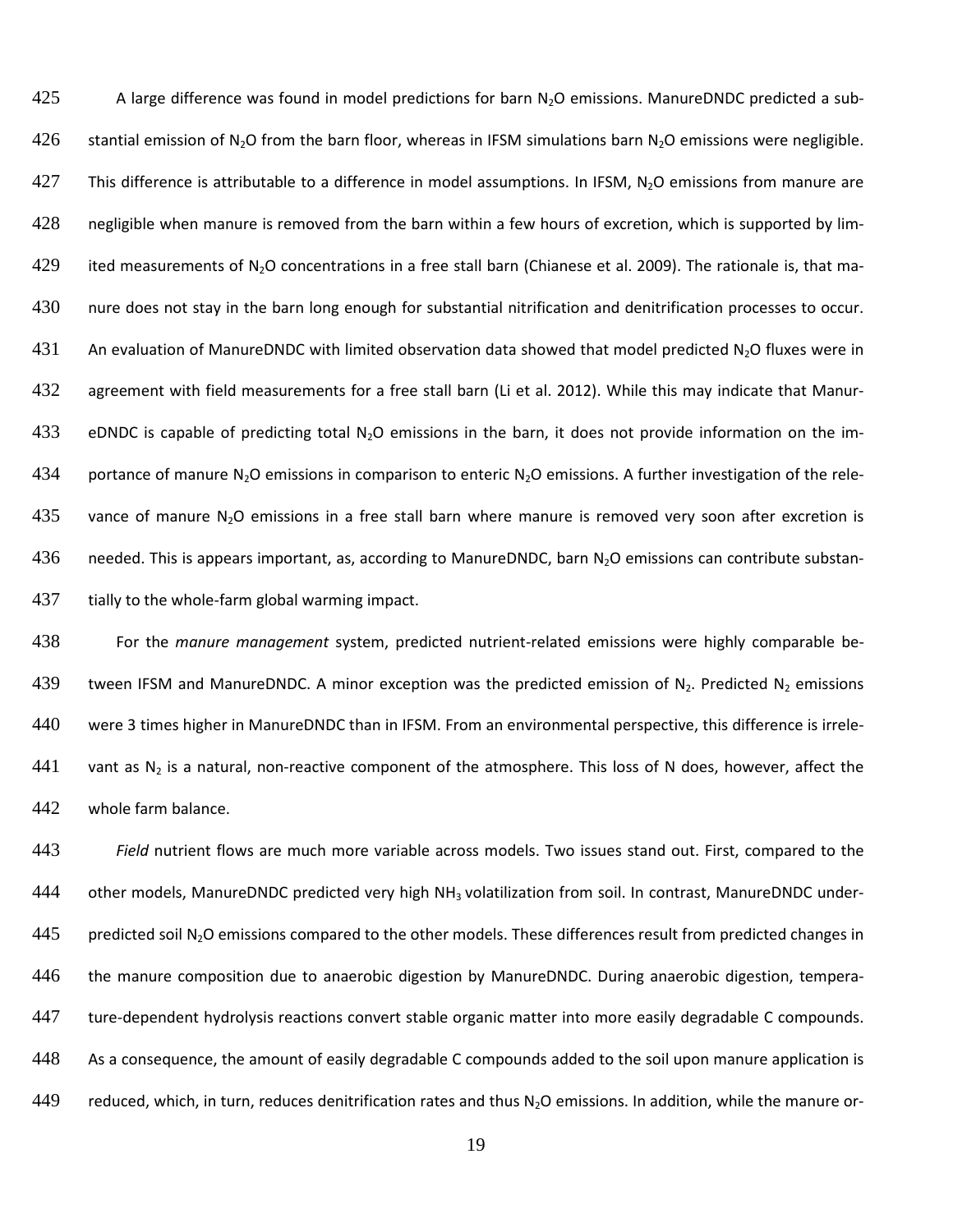450 ganic C transforms to DOC, CO<sub>2</sub> or CH<sub>4</sub>, the organic N transforms to NH<sub>4</sub> (Li et al. 2012). Upon field application of manure, this increased amount of ammonium-N is partly converted to ammonia, which causes a higher am-452 monia volatilization rate and a lower N<sub>2</sub>O emission rate, as less ammonium is available for nitrification and sub- sequent denitrification. The effects of anaerobic digestion on organic carbon pools in manure are presently not 454 simulated by APEX and DayCent. IFSM removes digested carbon, i.e.  $CO<sub>2</sub>$  and CH<sub>4</sub> generated during anaerobic digestion, from the manure, but it does not simulate differences in the forms (i.e. stability) of organic carbon. 456 Exclusion of the digester from the manure management train (lagoon only), results in a higher predicted  $N_2O$ 457 emission by ManureDNDC of 901.50 kg N<sub>2</sub>O-N /yr, which is more comparable to emission estimates by IFSM 458 (lagoon only, 2923.5 kg N<sub>2</sub>O-N/yr), although still somewhat lower. At present, the effects of anaerobic diges- tion on manure composition and emissions after field application are not well understood. In a recent review 460 on effects of anaerobic digestion on environmental emissions, Möller (2015) concluded that "the direct effects of anaerobic digestion on field level emissions (NH3− and N2O− emissions, NO3 - leaching) are negligible or at 462 least ambiguous". For N<sub>2</sub>O, "most findings indicate a reduction of the soil-borne N<sub>2</sub>O emission after application 463 of digestates in comparison to the undigested feedstocks, however the effects are influenced by several envi- ronmental conditions, incl. soil water content, soil type and soil organic matter content" (Mӧller, 2015). Sec- ond, for both N and P, there is large variability in predicted nutrient losses to the hydrosphere. Overall, APEX predicted larger losses of N and P due to erosion and run-off than the other models. This difference is particu- larly striking for P. Phosphorus erosion losses range from 0 (DayCent, ManureDNDC) to 3090.1 kg P /yr (APEX). ManureDNDC does not explicitly model erosion losses, but incorporates these losses into the run-off rate. At present, the DayCent model does not account for slope and erosion and is thus a poor model for P dynamics at the landscape scale. For all field emissions, predictions of the whole-farm model IFSM fall in the range of the other models.

472 All models predicted a relatively high amount of unaccounted N in soil. Long-term storage of N in soil pools is not considered realistic. Rather the 'unaccounted' soil N results from a continuous over application of ma-nure and fertilizer N on cropland, particularly on corn fields. This N will eventually disappear from the system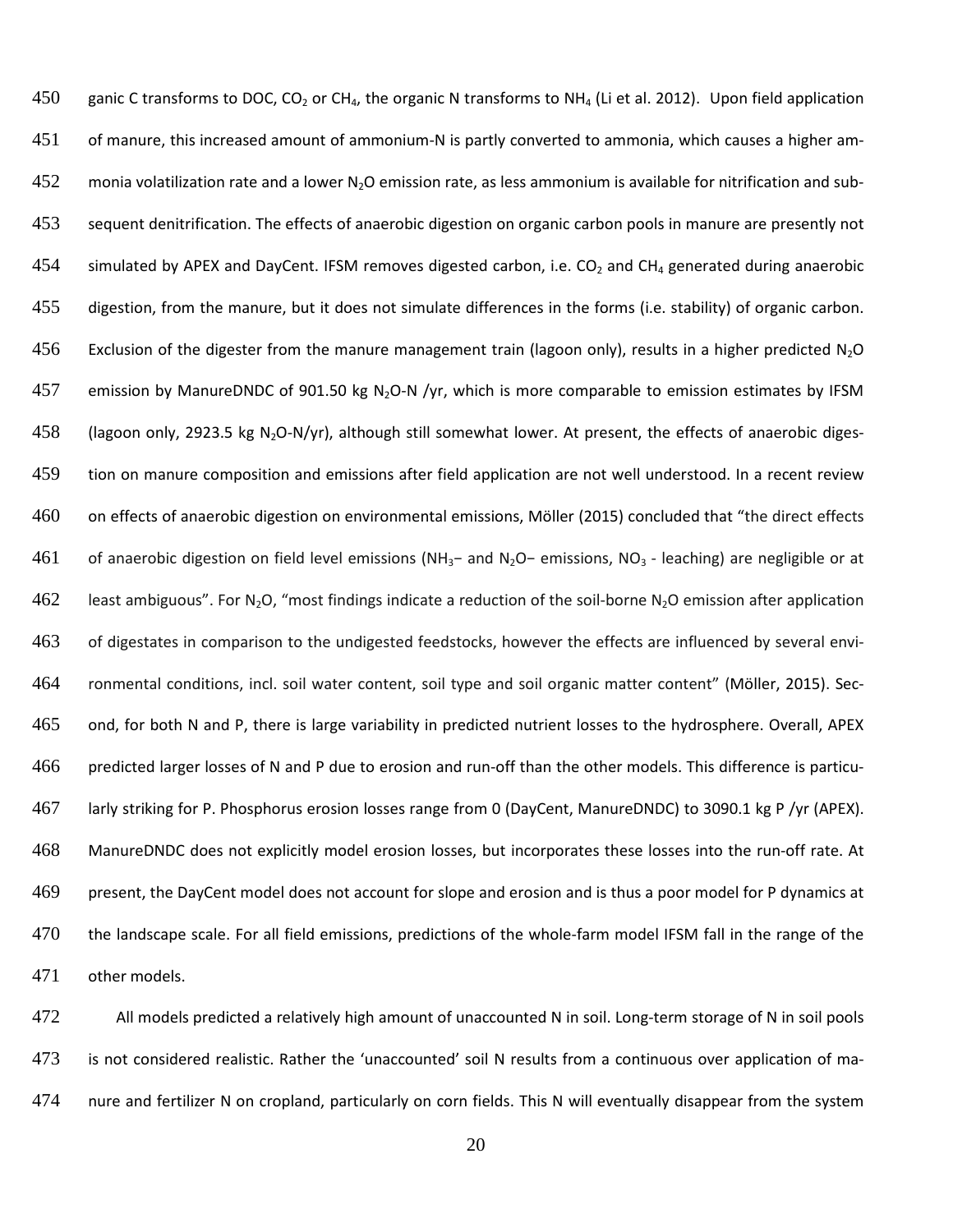475 by leaching, erosion, run-off and/or gaseous losses. The final fate and form is difficult to predict with our cur-rent models.

4.2 Implications and recommendations

 The whole-farm mass-balance approach is advocated as an essential tool to assess and improve the sus- tainability of dairy production systems. Currently, whole-farm mass-balance studies often focus on one nutri- ent, mainly nitrogen, sometimes in combination with an assessment of GHG impacts. Here, we present a whole-farm mass-balance for a dairy farm in NY that includes both N and P flows and an assessment of the global warming potential. Our results show that enteric CH<sub>4</sub> emissions are dominating the total global warming impact at the individual farm level. This finding is consistent with results from other studies. Thoma et al. 484 (2013) showed that enteric CH<sub>4</sub> emissions contribute 25% of the total C footprint of the dairy supply chain. In 485 addition, Del Prado et al (2013) found that enteric CH<sub>4</sub> and crop land N<sub>2</sub>O were the main contributors to whole- farm greenhouse gas impacts for grassland ruminant-based farm systems in Europe, although large site- and farm-specific variations were observed. In terms of nutrient use efficiency, the feed-to-milk&meat-conversion is also the least efficient pathway in terms of N and P conservation. This highlights the importance of the ani-mal component in improving the sustainability of this particular dairy farm.

 Our comparison of five process-based models provides insight in the range of expected emissions associat-491 ed with milk production. Model predictions are highly comparable for nutrient emissions related to the animal, 492 i.e. enteric emission of methane and nitrous oxide, and  $NH<sub>3</sub>$  emissions from the barn. A large range in predicted 493 emissions is obtained for  $N_2O$  emissions from the barn. Further model validation is required comparing empiri-494 cal data of manure  $N<sub>2</sub>O$  emissions in a free stall barn, as a function of manure handling strategies, to model 495 predictions. Predicted field emissions of N<sub>2</sub>O and NH<sub>3</sub>, and N and P losses to the hydrosphere, are largely varia-496 ble across models. This indicates that there is a need to further our understanding of soil and crop nutrient flows and that measurement data on nutrient emissions are particularly needed for the field. In addition, there is a need to further understand how the anaerobic digester influences the manure composition and subse-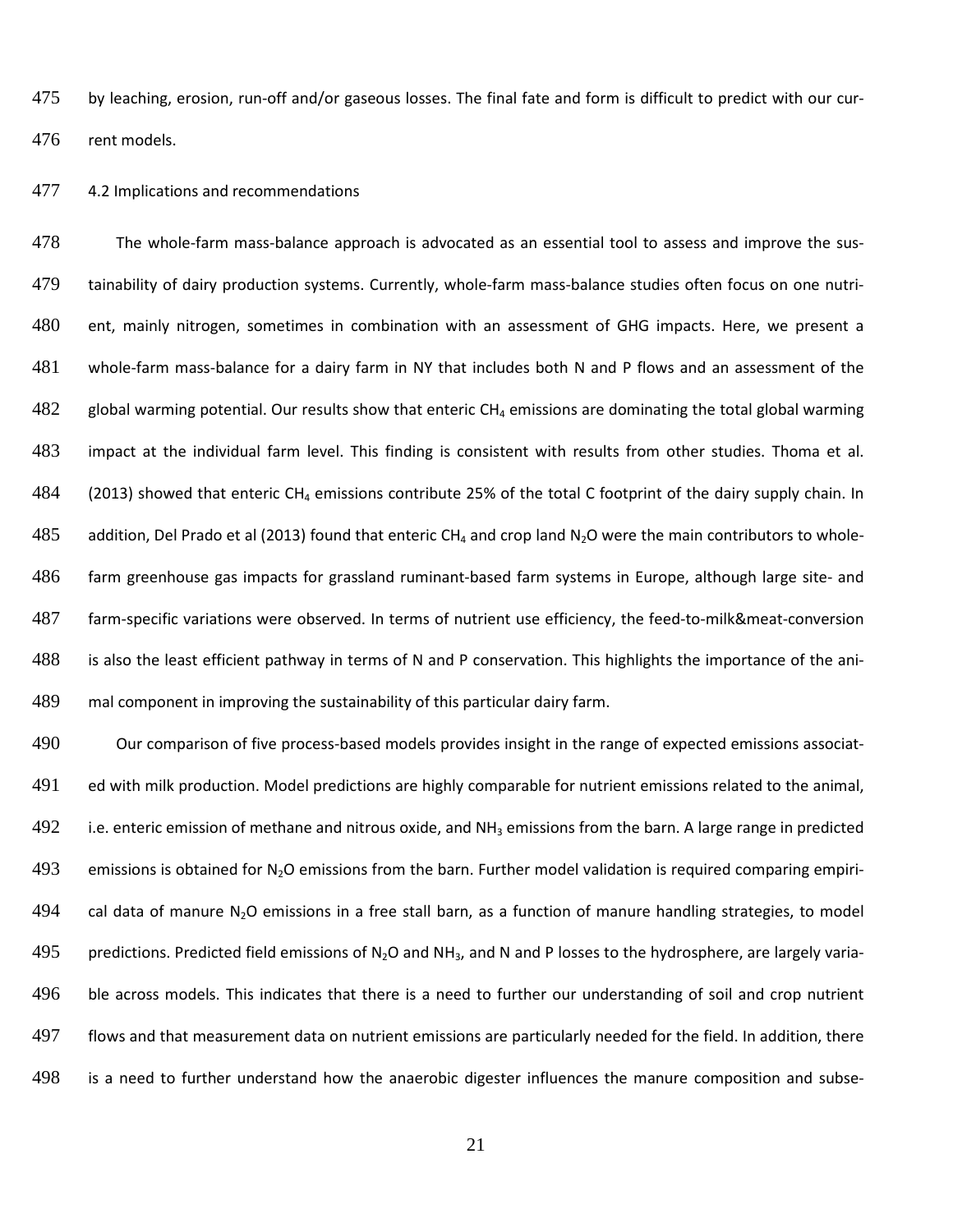499 quent emissions of N<sub>2</sub>O and NH<sub>3</sub> after application of the digestate to the field. Empirical data on manure com-position before and after anaerobic digestion are essential for model evaluation.

 Our model comparison study has implications for farm-gate Life Cycle Assessment (LCA) studies that aim to evaluate GHG mitigation and nutrient efficiency optimization strategies of dairy production systems. This study first highlights the importance to use whole farm models to account for the interdependence between emis- sion flows in the different farm compartments. Our results suggest that the animal, barn and manure manage- ment system, is relatively well understood and that process-models can be used to quantify GHG and nutrient-506 based emissions for these farm components. An exception is the prediction of  $N_2O$  emissions from the animal and barn, as discussed above. At present, estimates of field related emissions are more variable and a detailed comparison with advanced measured flows is required to further enhance and test model accuracy for field-based emissions and to select the most appropriate models to predict emissions for the field.

### **Acknowledgement**

The authors wish to thank Ying Wang, Carolyn Betz, Matt Ruark and Dirk Young for their support. This ma-

terial is based upon work that is supported by the National Institute of Food and Agriculture, U.S. Department

of Agriculture, under award number 2013-68002-20525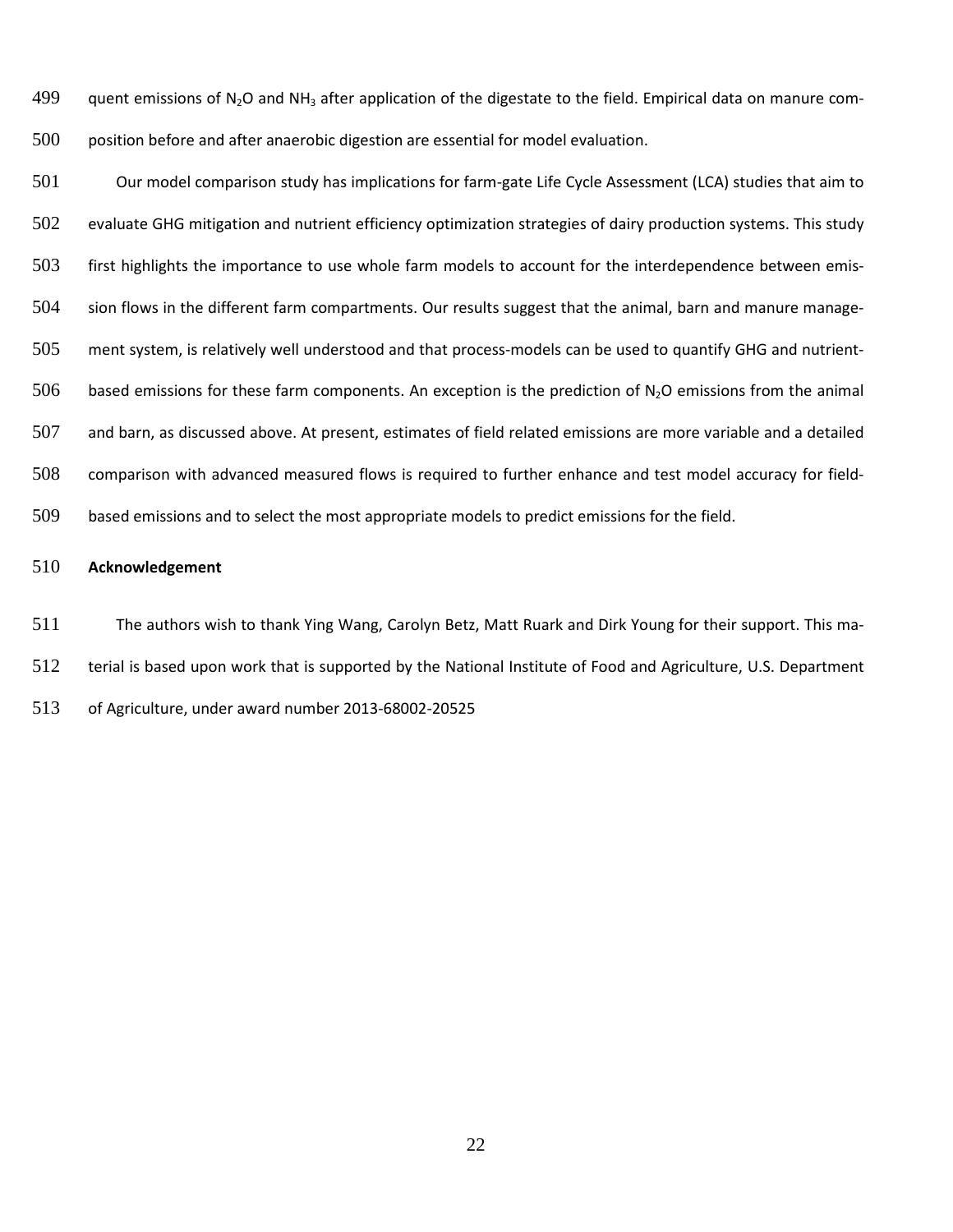#### **6. References**

- Bogan, B.W., Chandrasekar, A., McGlynn, S., Gooch, C.A., Heber, A.J. 2010. National Air Emissions Monitoring Study: Data from dairy freestall barn and milking center in New York, Site NY5B. Final Report. Purdue University, West Lafayette, IN.
- Bouwman, L., Klein Goldewijk, K., Van der Hoek, K.W., Beusena, A.H.W., Van Vuuren, D.P., Willems, J., Rufino, M., Stehfest. E, 2013. Exploring global changes in nitrogen and phosphorus cycles in agriculture induced by livestock production over the 1900-2050 period. PNAS 110, 20882-20887.
- Cela, S., Kettering, Q.M., Czymmek, K., Soberon, M., Rasmussen, C., 2014. Characterization of nitrogen, phosphorus, and potassium mass balances of dairy farms in New York State. J. Dairy Sci. 97, 7614-7632.
- Chianese, D.S., Rotz, C.A., Richard, T.L., 2009. Simulation of nitrous oxide emissions from dairy farms to assess greenhouse gas reduction strategies. Trans. ASABE 52, 1325-1335.
- Davidson, E.A., David, M.B., Galloway, J.N., Goodale, C.L., Haeuber, R., Harrison, J.A., Howarth, R.W., Jaynes, D.B., Lowrance, R.R., Nolan, B.T., Peel, J.L., Pinders, R.W., Porter, E., Snyder, C.S., Townsend, A.R., Ward, M.H., 2012. Excess nitrogen in the US environment: Trends, risks and solutions. ESA Issues Ecol. 15, 1-16
- Del Grosso, S.J., Parton, W.J., Mosier, A.R., Hartman, M.D., Brenner, J., Ojima, D.S., Schimel, D.S., 2001. Simulated interaction of carbon dynamics and nitrogen trace gas fluxes using the DAYCENT model. In: Schaffer, M., Ma, L., Hansen, S. (Eds.), Modeling Carbon and Nitrogen Dynamics for Soil Management, CRC Press, Boca Raton, Florida, pp. 303-332.
- Del Grosso, S.J., Ojima, D.S., Parton, W.J., Mosier, A.R., Peterson, G.A., Schimel, D.S., 2002. Simulated effects of dryland cropping intensification on soil organic matter and greenhouse gas exchanges using the DAYCENT ecosystem model. Environ. Pollut. 116, S75-S83.
- Del Grosso, S.J., Mosier, A.R., Parton, W.J., Ojima, D.S., 2005. DAYCENT model analysis of past and contemporary soil N<sub>2</sub>O and net greenhouse gas flux for major crops in the USA. Soil Tillage Res. 83, 9-24.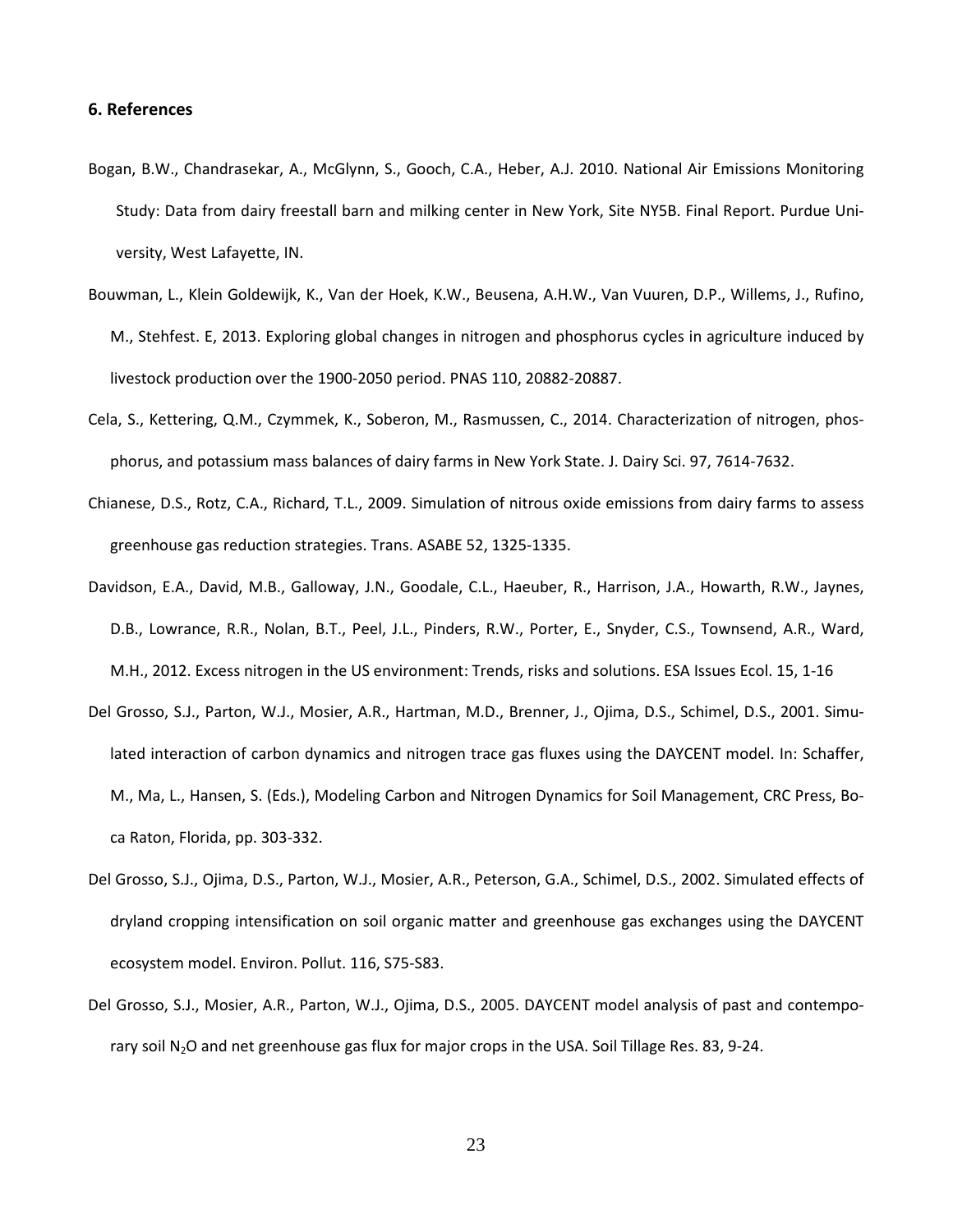- Del Grosso, S.J., Halvorson, A.D., Parton, W.J., 2008a. Testing DAYCENT model simulations of corn yields and nitrous oxide emissions in irrigated tillage systems in Colorado. J. Environ. Qual. 37, 1383–1389.
- Del Grosso, S.J., Parton, W.J., Ojima, D.S., Keough, C.A., Riley, T.H., Mosier, A.R., 2008b. DayCent simulated effects of land use and climate on county level N loss vectors in the USA, in: Hatfield, J.L., Follet, R.F. (Eds.), Nitrogen in the environment: sources, problems and management. Academic Press / Elsevier, Amsterdam, Boston, 571-595.
- Del Prado, A., Crosson, P., Olesen, J.E., Rotz, C.A., 2013. Whole-farm models to quantify greenhouse gas emissions and their potential use for linking climate change mitigation and adaptation in temperate grassland ruminant-based farming systems. Animal 7, 373-385.
- Deng, J., Li, C., Wang, Y., 2015. Modeling ammonia emissions from dairy production systems in the United States. Atmos. Environ. 114, 8-18.
- DePeters, E.J., Ferguson, J.D., 1992. Nonprotein nitrogen and protein distribution in the milk of cows. J. Dairy Sci. 75, 3192–3209.
- Dijkstra, J., Oenema, O., Bannink, A., 2011. Dietary strategies to reducing N excretion from cattle: implications for methane emissions. Curr. Opin. Environ. Sustainability 3, 414-422.
- FAO, 2010. Greenhouse gas emissions from the dairy section. A life cycle assessment. Food and Agricultural Organization of the United Nations (FAO). www.fao.org/docrep/012/k7930e/k7930e00.pdf

Fox, D.G., Tedeschi, L.O., Tylutki, T.P., Russell, J.B., Van Amburgh, M.E., Chase, L.E., Pell, A.N., Overton, T.R.,

2004. The Cornell Net Carbohydrate and Protein System model for evaluating herd nutrition and nutrient ex-

cretion. Anim. Feed Sci. Technol. 112, 29–78.

- Gassman, P.W., Williams, J.R., Wang, X., Saleh, A., Osei, E., Hauck, L.M., Izaurralde, R.C., Flowers, J.D., 2010. The agricultural policy/environmental extender (APEX) model: An emerging tool for landscape and watershed environmental analyses. Am. Soc. Agri. Biol. Eng. (ASABE) 53, 711-740.
- Giltrap, D.L., Li, C., Saggar, S., 2010. DNDC: A process-based model of greenhouse gas fluxes from agricultural soils. Agric. Ecosyst. Environ. 136, 292-300.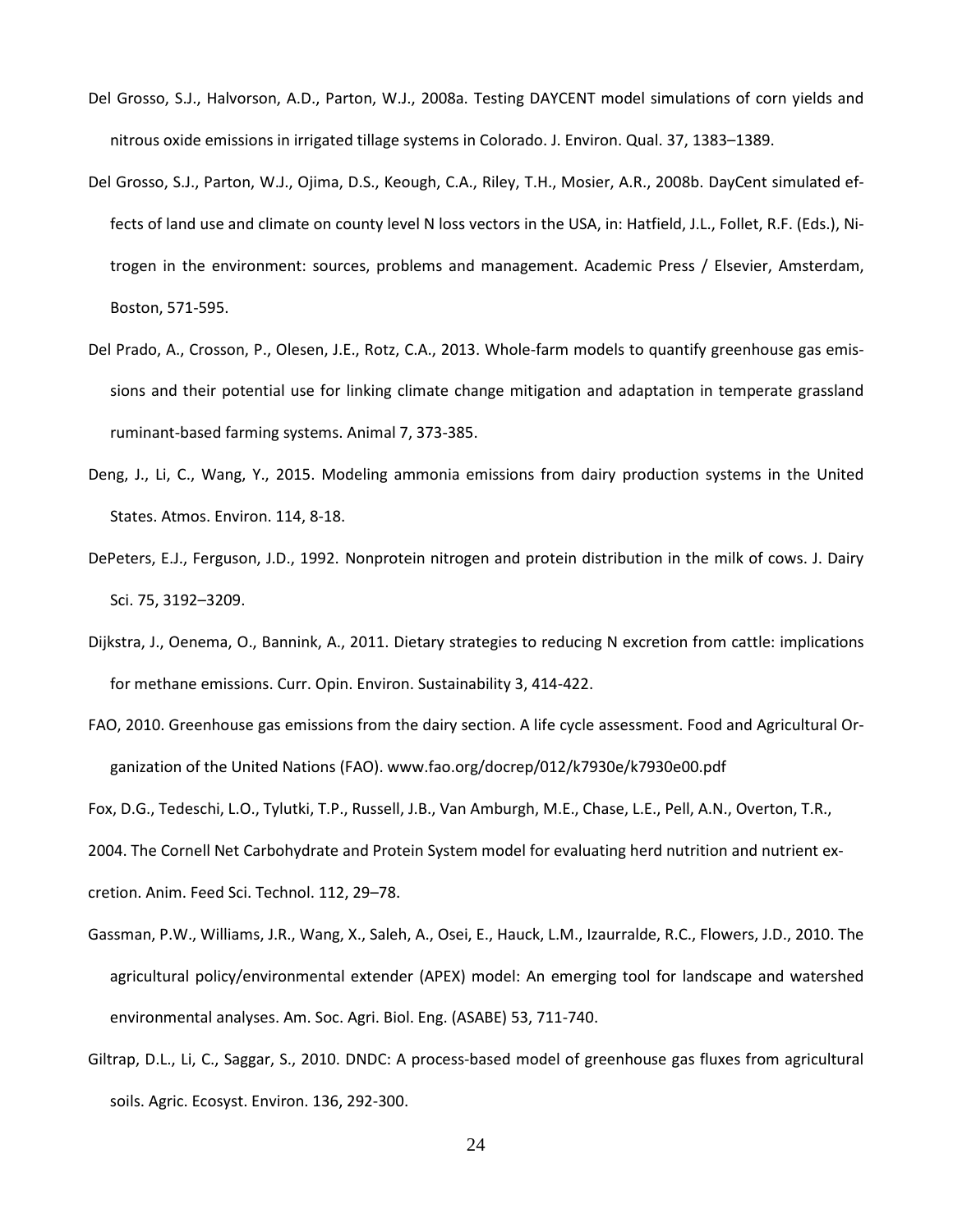- Henderson, A., Asselin, A., Heller, M., Vionnet, S., Lessard, L., Humbert, S., Saad, R., Margni, M., Thoma, G., Matlock, M., Burek, J., Kim, D.S., Jolliet, O., 2013. Comprehensive Life Cycle Assessment of Fluid Milk in the United States. Final Report, University of Michigan
- Higgs, R.J., Chase, L.E., Van Amburgh, M.E., 2012. Development and evaluation of equations in the Cornell Net Carbohydrate and Protein System to predict nitrogen excretion in lactating dairy cows. J. Dairy Sci. 95, 2004- 2014.
- Higgs, R.J., Russomanno, K.I., Christoph, T.F., Van Amburgh, M.E., 2013. Predicting methane and carbon dioxide emissions using the CNCPS. J. Dairy Sci. 96, (E-Suppl. 1), 598 (Abstr.)
- IPCC, 2006. 2006 IPCC Guidelines for National Greenhouse Gas Inventories, Prepared by the National Greenhouse Gas Inventories Programme, Eggleston H.S., Buendia L., Miwa K., Ngara T., Tanabe K. (Eds). IGES, Japan.
- IPCC, 2013. Climate Change 2013: The Physical Science Basis. Contribution of Working Group I to the Fifth Assessment Report of the Intergovernmental Panel on Climate Change, Stocker, T.F., Qin, D., Plattner, G.-K., Tignor, M., Allen, S.K., Boschung, J., Nauels, A., Xia, Y., Bex, V., Midgley, P.M. (Eds.). Cambridge University Press, Cambridge, United Kingdom and New York, NY, USA, 1535 pp.
- Jarecki, M.K., Parkin, T.B., Chan, A.S.K., Hatfield, J.L., Jones, R., 2008. Comparison of DAYCENT-simulated and measured nitrous oxide emissions from a corn field. J. Environ. Qual. 37, 1685-1690.
- Knowlton, K.F., Herbein, J.H., 2002. Phosphorus partitioning during early lactation in dairy cows fed diets varying in phosphorus content. J. Dairy Sci. 85, 1227-1236.
- Li, C., Salas, W., Zhang, R., Krauter, C., Rotz, A., Mitloehner, F., 2012. Manure-DNDC: a biogeochemical process model for quantifying greenhouse gas and ammonia emissions from livestock manure systems. Nutr. Cycl. Agroecosyst. 93, 163-200.
- Möller, K. 2015. Effects of anaerobic digestion on soil carbon and nitrogen turnover, N emissions, and soil biological activity. A review. Agron. Sustain. Dev. 35, 1021-1041.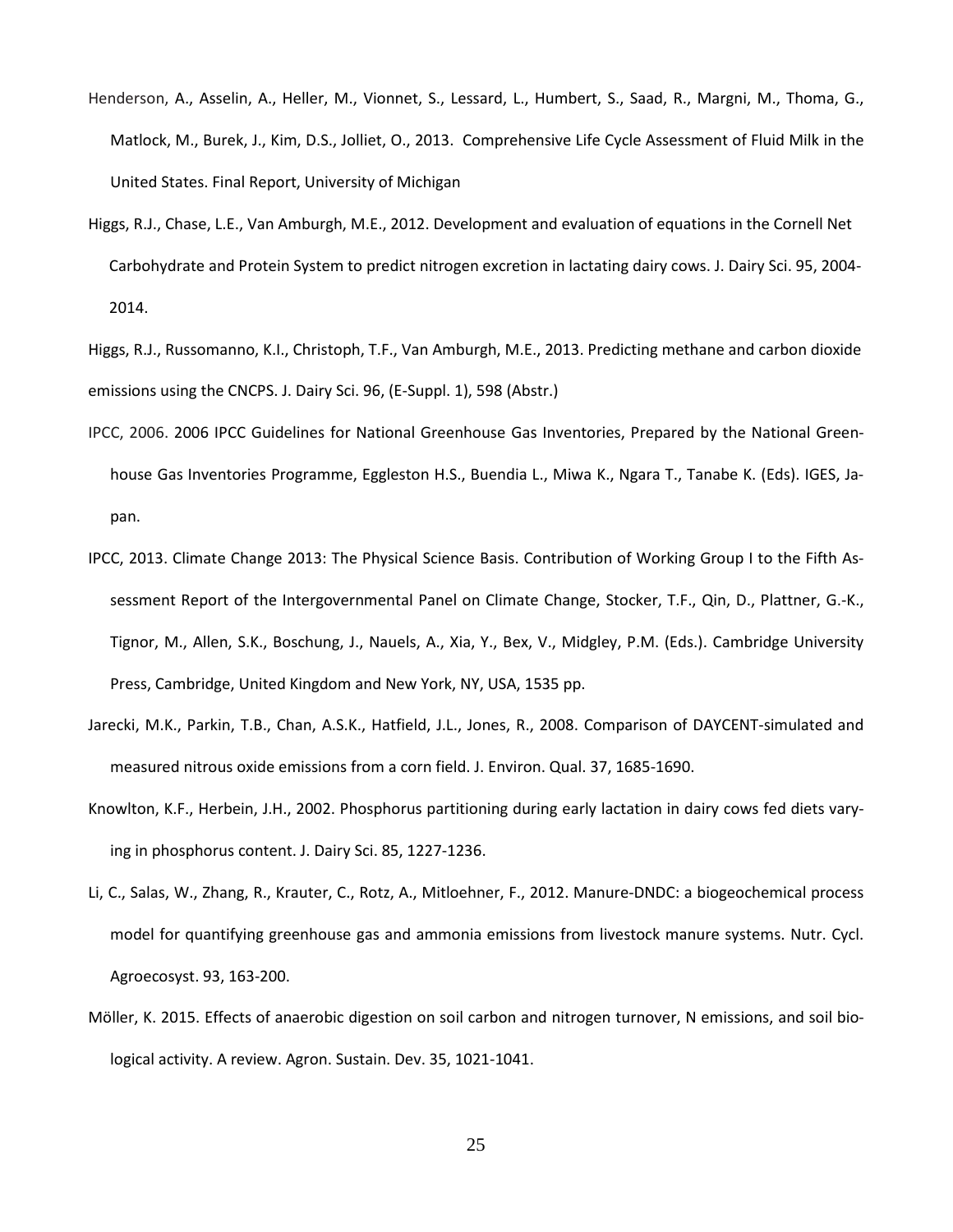- NRC, 2003. Air emissions from animal feeding operations: Current knowledge, future needs. National Research Council, Ad Hoc Committee on Air Emissions from Animal Feeding Operations, Washington, DC
- Oenema, O., Witzke, H.P., Klimont, Z., Lesschen, J.P., Velthof, G.L. 2009. Integrated assessment of promising measures to decrease nitrogen losses from agriculture in EU-27. Agriculture Ecosystems Environ. 133, 280- 288.
- Pelletier, N., Tyedmers, P., 2010. Forecasting potential global environmental costs of livestock production 2000-2050. PNAS 107, 18371-18374.
- Rotz, C.A., Mertens, D.R., Buckmaster, D.R., Allen, M.S., Harrison, J.H., 1999. A dairy herd model for use in whole farm simulations. J. Dairy. Sci. 82, 2826–2840.
- Rotz, C.A., Oenema, J., van Keulen, H., 2006. Whole farm management to reduce nutrient losses from dairy farms: A simulation study. Appl. Eng. Agriculture 22, 773 – 784.
- Rotz, C.A., Montes, F., Chianese, D.S., 2010. The carbon footprint of dairy production systems through partial life cycle assessment. J. Dairy Sci. 93, 1266-1282.
- Rotz, C.A., Corson, M.S., Chianese, D.S., Montes, F., Hafner, S.D., Jarvis, R., Coiner, C.U., 2012. Integrated Farm System Model: Reference manual. USDA Agricultural Research Service, University Park, PA. <https://www.ars.usda.gov/Main/docs.htm?docid=21345>
- Rotz, C.A., Montes, F., Hafner, S.D., Heber, A.J., Grant, R.H., 2014. Ammonia emission model for whole farm evaluation of dairy production systems. J. Environ. Qual. 54, 1143-1158.
- Schils, R.L.M., Verhagen, A., Aarts, H.F.M., Šebek, L.B.J., 2005. A farm level approach to define successful mitigation strategies for GHG emissions from ruminant livestock systems. Nutr. Cycl. Agroecosyst. 71, 163-175.
- Schils, R.L.M., Olesen, J.E., del Prado, A., Soussana, J.F., 2007. A review of farm level modelling approaches for mitigating greenhouse gas emissions from ruminant livestock systems. Livestock Sci. 112, 240–251.
- Schindler, D.W., Hecky, R.E., Findlay, D.L., Stainton, M.P., Parker, B.R., Paterson, M.J., Beaty, K.G., Lyng, M., Kasian, S.E.M., 2008. Eutrophication of lakes cannot be controlled by reducing nitrogen input: Results of a 37 year whole-ecosystem experiment. PNAS. 105, 11254-11258.